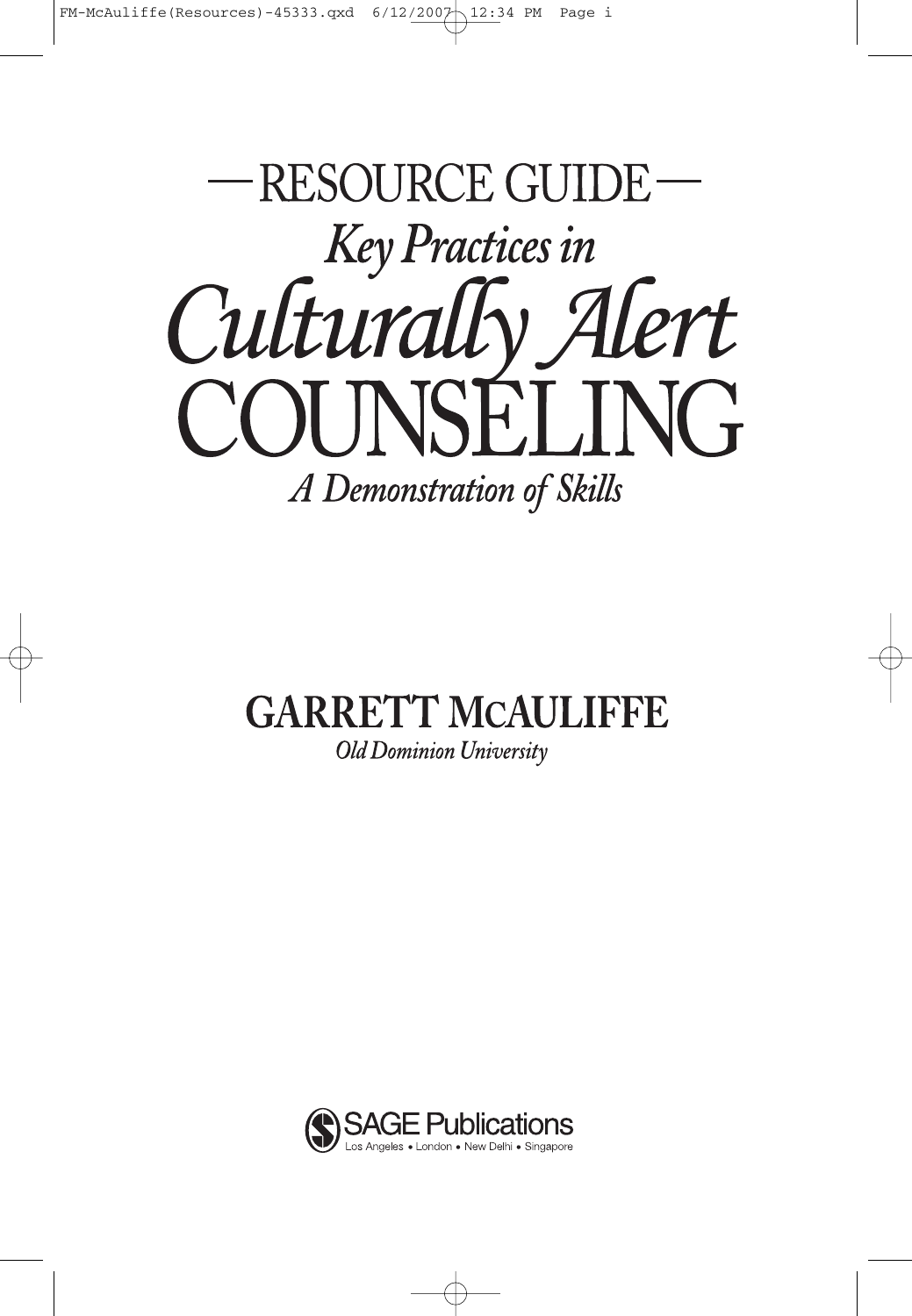Copyright © 2008 by Sage Publications, Inc.

All rights reserved. No part of this book may be reproduced or utilized in any form or by any means, electronic or mechanical, including photocopying, recording, or by any information storage and retrieval system, without permission in writing from the publisher.

*For information:*



Sage Publications, Inc. 2455 Teller Road Thousand Oaks, California 91320 E-mail: order@sagepub.com

Sage Publications Ltd. 1 Oliver's Yard 55 City Road London EC1Y 1SP United Kingdom

Sage Publications India Pvt. Ltd. B 1/I 1 Mohan Cooperative Industrial Area Mathura Road, New Delhi 110 044 India

Sage Publications Asia-Pacific Pte. Ltd. 33 Pekin Street #02-01 Far East Square Singapore 048763

Printed in the United States of America.

ISBN 978-1-4129-5751-9

This book is printed on acid-free paper.

07 08 09 10 11 10 9 8 7 6 5 4 3 2 1

*Acquisitions Editor:* Kassie Graves *Editorial Assistant:* Veronica Novak Proofreader: **Kristin Bergstad** *Cover Designer:* Janet Foulger

*Typesetter:* C&M Digitals (P) Ltd.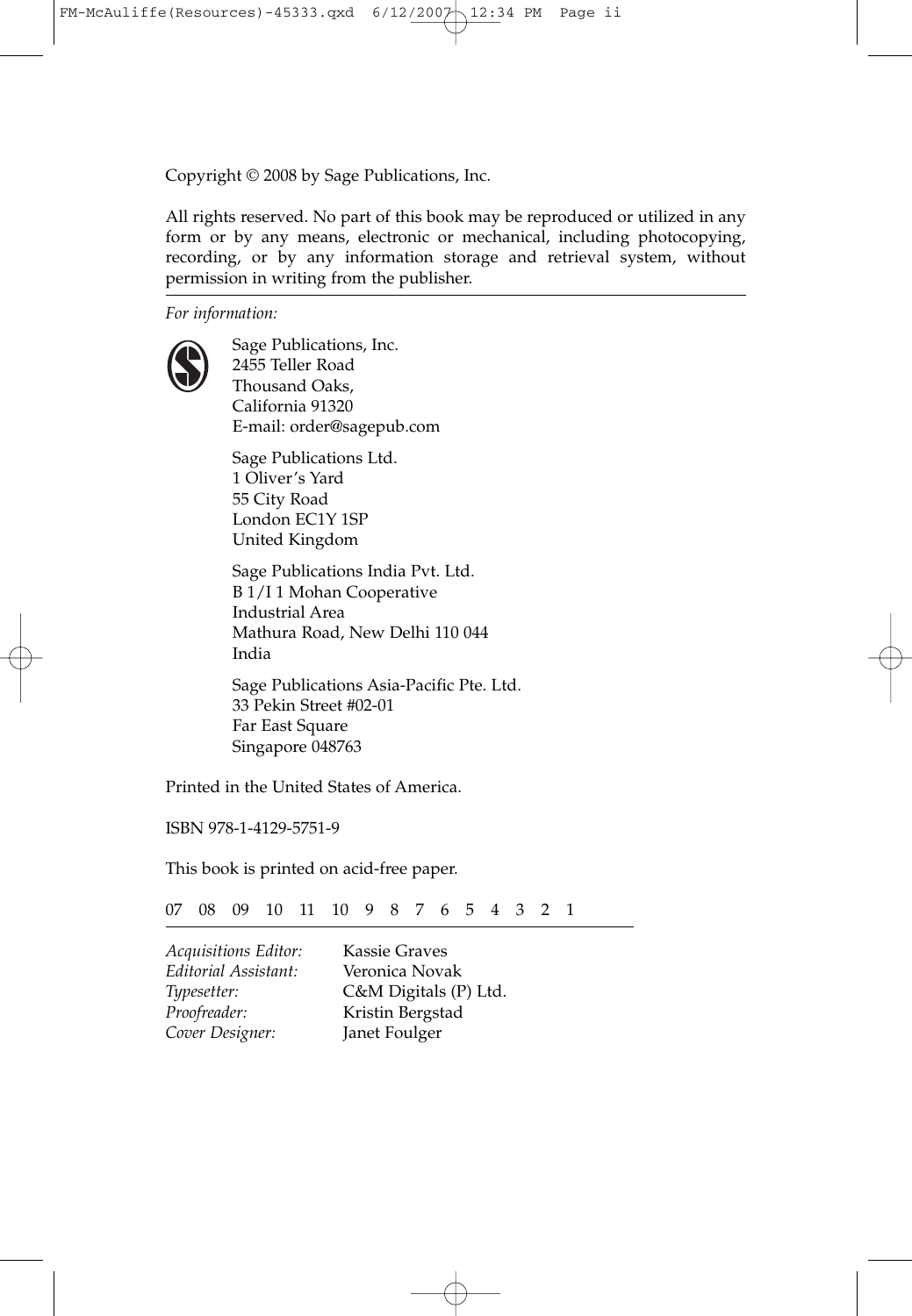# **Contents**

| Introduction                                                   | iv |
|----------------------------------------------------------------|----|
| <b>Outline of Key Practices in Culturally Alert Counseling</b> | V  |
| Chapter 1. Culturally Alert Accessibility                      | 1  |
| <b>Chapter 2. Culturally Alert Assessment</b>                  | 5. |
| Chapter 3. Culturally Alert Intervention                       | 13 |
| References                                                     | 23 |
| About the Author                                               | 25 |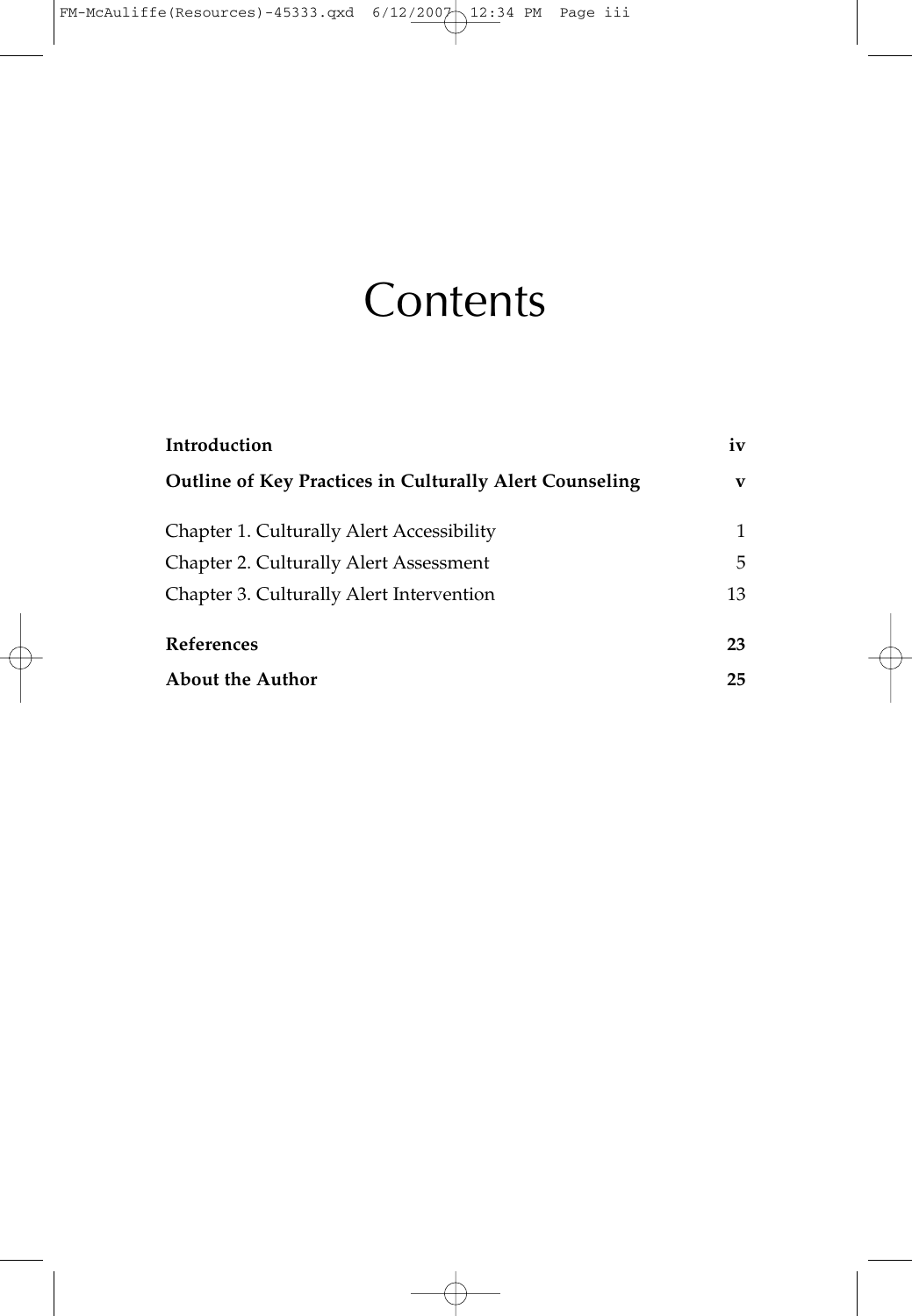### Introduction

<sup>1</sup> his resource guide to the training video is meant for professionals in practice, students, and instructors. In it are explanations of the skills that are demonstrated in the video and suggested activities for trying out the skills.

#### ❖ DEFINITIONS: CULTURALLY ALERT COUNSELING AND CULTURE

Culturally alert counseling is defined as a *consistent readiness to identify the cultural dimensions of clients' and counselors' lives and a subsequent integration of culture into counseling work*.

There is no one method for doing culturally alert counseling. Instead, culturally alert counseling consists of intentionally adapting existing methods to work with clients as cultural beings. Culturally alert counseling is a sensibility and a set of skills.

Culture itself is broadly defined here. Culture consists of *the attitudes, habits, norms, beliefs, customs, rituals, styles, and artifacts that express a group's adaptation to its environment—that is, ways that are shared by group members and passed on over time.* All human endeavors, from health to communication styles, are affected by culture.

What is especially important for counseling, of course, is the subjective dimension of culture: The attitudes, habits, norms, and beliefs in the above definition. Those internalized assumptions can drive clients' expectations about relationships, their career aspirations, and their self-esteem, to name just a few impacts of internalized culture.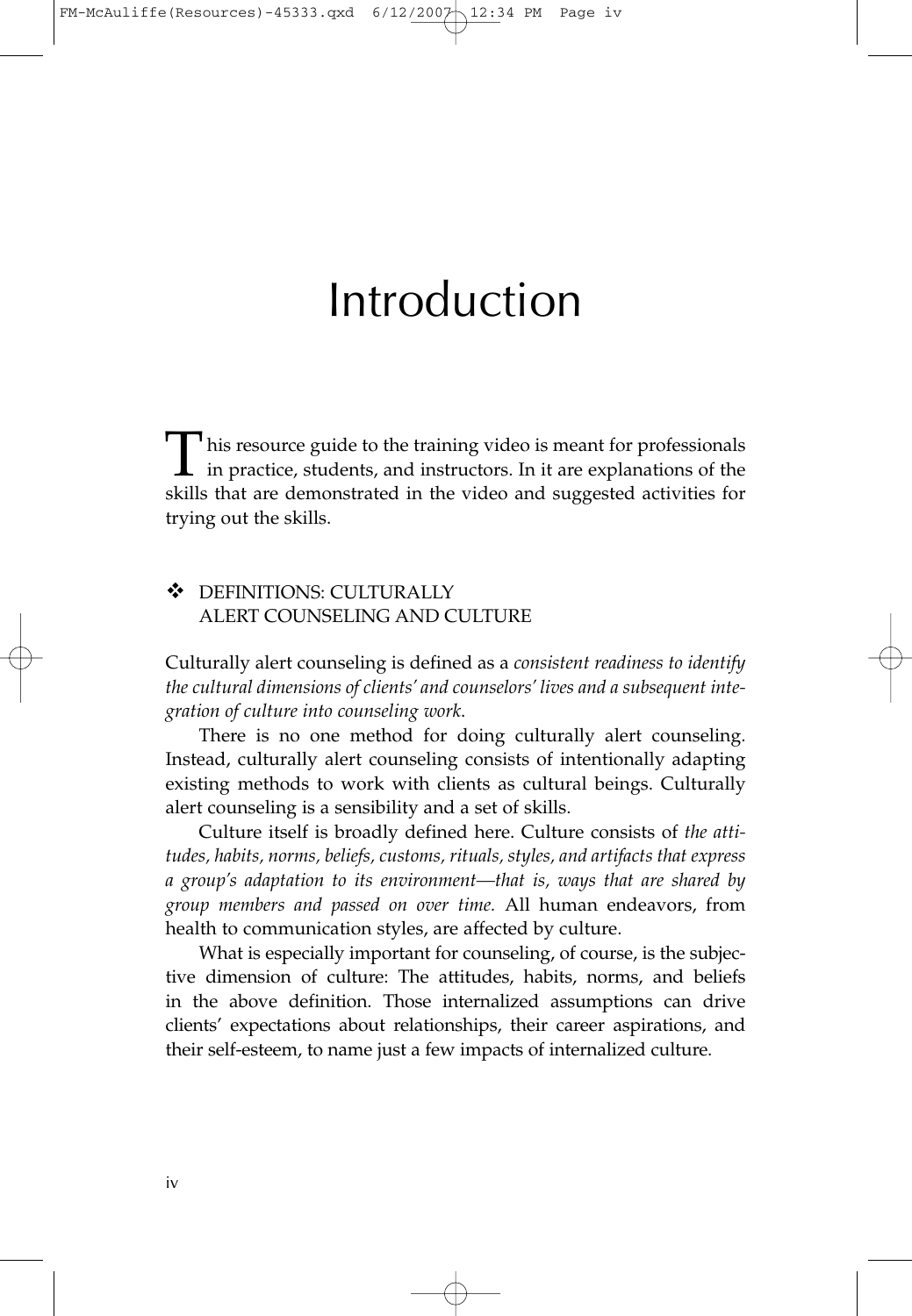## Outline of Key Practices in Culturally Alert Counseling

The research literature on culture and counseling revealed the  $\mathsf{L}\;$  following key components for integrating culture into counseling. Three clusters of skills were identified: Accessibility Skills, Assessment Skills, and Intervention Skills.

All of these skills are described in these pages. Many, but not all, of them are demonstrated in the DVD.

#### 1. Culturally Alert Accessibility

- A. Be Approachable
	- 1. Place and Time
	- 2. Welcoming Atmosphere
	- 3. Cost
	- 4. Outreach
- B. Adapt Language
	- 1. Client's First Language
	- 2. Inclusive
- C. Show Trustworthiness
	- 1. Establish Rapport
		- Do Some Self-Disclosure
		- Use Humor
		- Share Safe Small Talk
	- 2. Lean Into Difference With Empathy
	- 3. Demonstrate Cultural Knowledge
	- 4. Broach Culture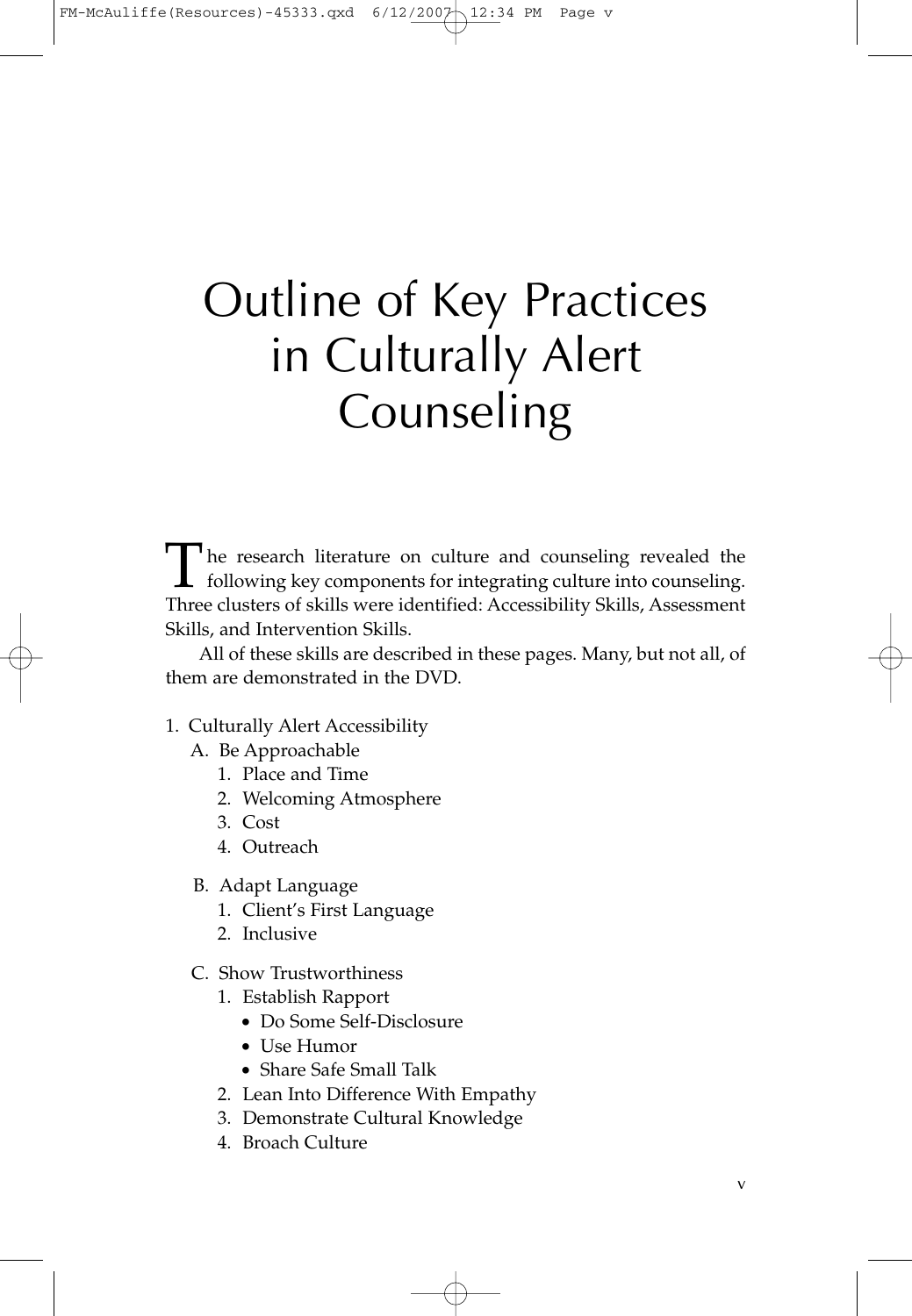- 2. Culturally Alert Assessment
	- A. Listen for Culture
		- 1. Impact and Importance
		- 2. Oppression
	- B. Practice Culturally Sensitive Diagnosis.
	- C. Use Tests With Cultural Awareness 1. Content, Validity, and Results
- 3. Culturally Alert Intervention
	- A. Address Internalized Oppressions
		- 1. Emphasize Cultural Strengths
		- 2. Do Liberation Counseling
	- B. Tailor Common Counseling Interventions to Culture
		- 1. Practical, Problem-Solving Approach
		- 2. Inclusion of Family and Community
	- C. Utilize the Narrative Approach
	- D. Engage in Advocacy
	- E. Recognize and Refer to Indigenous Healing Practices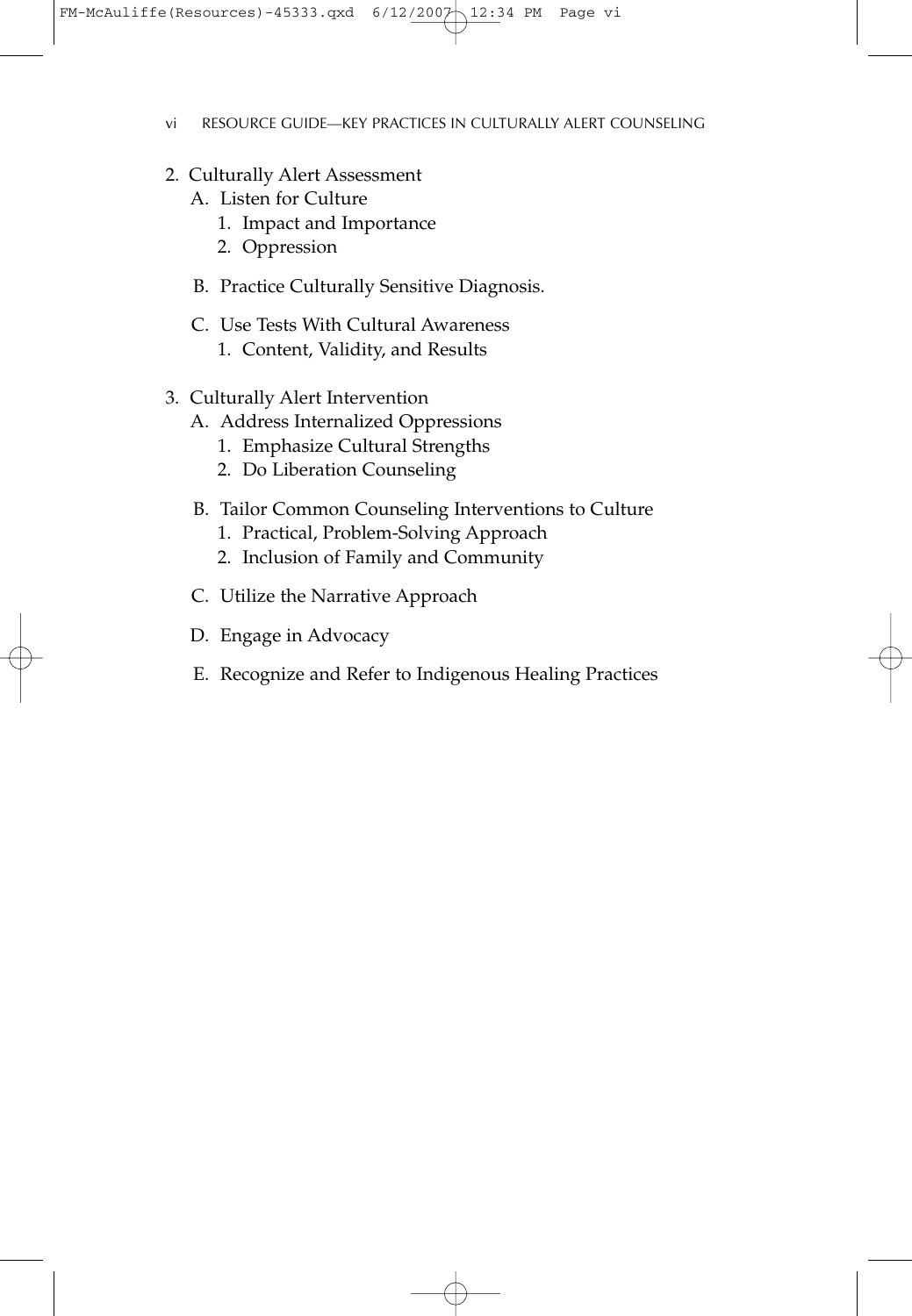### Culturally Alert Accessibility

❖ ❖ ❖

1

*"You have to get in the door before you can rearrange the furniture."*

ounselors cannot assume that clients can find them, afford them, understand them, or trust them. Being culturally accessible requires a conscious effort. Three ways for counselors to be accessible are

- 1. being approachable
- 2. adapting language
- 3. showing trustworthiness

A. *Be Approachable* in the following ways: place and time, atmosphere, cost, and outreach.

1. *Place and Time:* Many non-middle class, non-mainstream clients do not access counseling because of the location, the times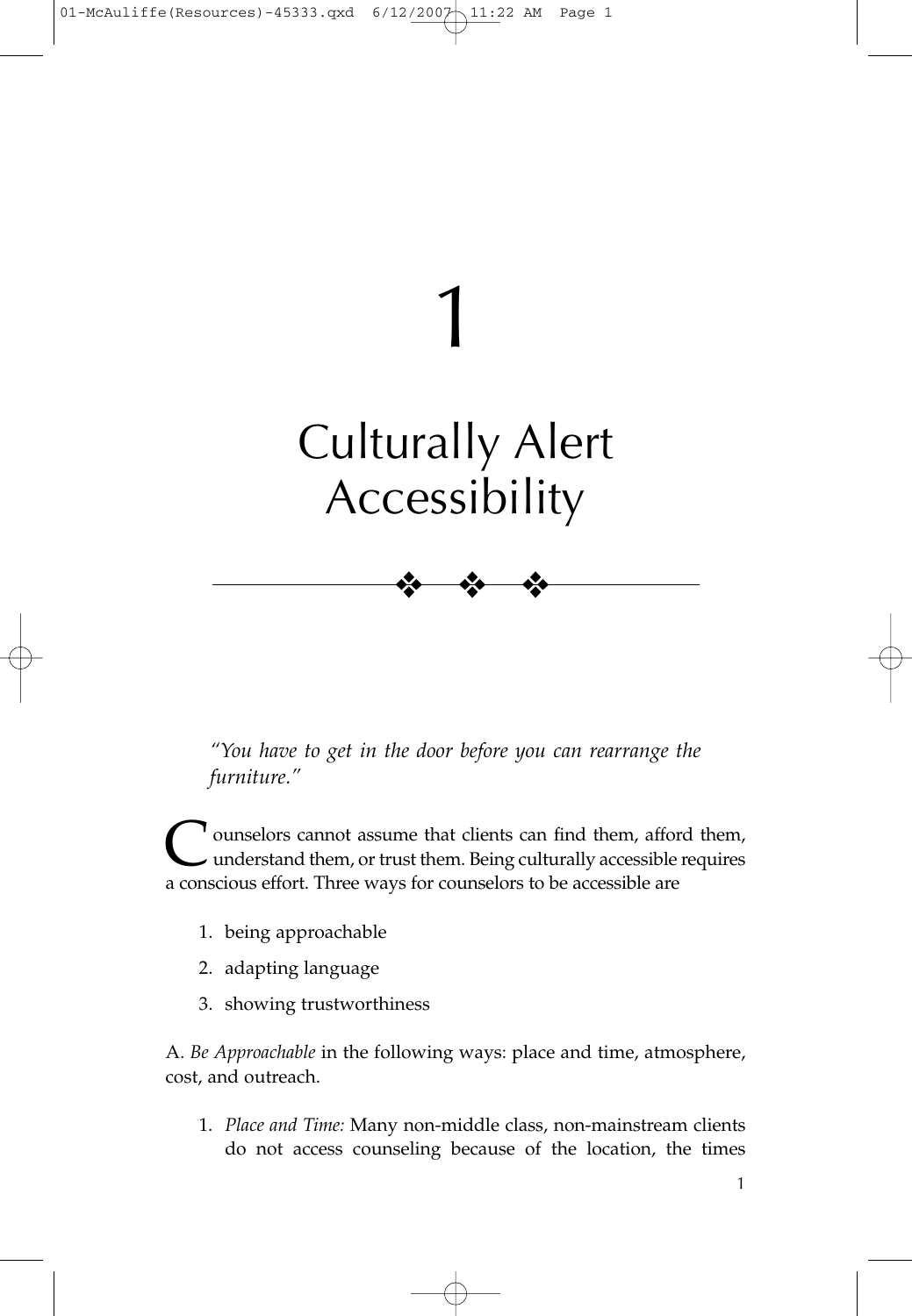services are offered, and/or difficulties with issues such as childcare or transportation.

- a. Have easily reached central or satellite locations.
- b. Make scheduling accommodations.
- 2. *Atmosphere*
	- a. The physical counseling setting should be inclusive and welcoming, with culturally diverse décor, evidence of commitments to social justice, and hospitable front-line staff.

*On the DVD, note the poster in the session with Gwen. Those types of artifacts communicate a cultural alertness, if the counselor knows what they represent and believes in what they might say*.

- 3. *Cost*
	- a. Clients with fewer financial resources cannot see very often private practitioners; offer pro bono counseling services and sliding fee scales.
- 4. *Outreach*
	- a. Be familiar with and active in the communities in which clients reside; collaborate with leaders and/or indigenous healers in the community.
	- b. Do proactive prevention work.
	- c. Reach out to easily forgotten populations.

B. *Adapt Language:* in both the client's first language, in terms for cultural groups, and in the case of jargon.

*Note in the DVD that Tammi is sensitive to Jose's inquiry regarding whether she speaks Spanish. Tammi offers to have a translator if that is important*.

- 1. *Use of a translator*
	- a. "Culturally skilled counselors take responsibility for interacting in the language requested by the client and, if not feasible, make appropriate referral."

When a client does not speak English, or speak it well, a translator can be used.

- 2. *Use of culturally inclusive language*
	- a. Use clients' preferred terms and names.
	- b. Use generic gender, sexual orientation, and religious terms.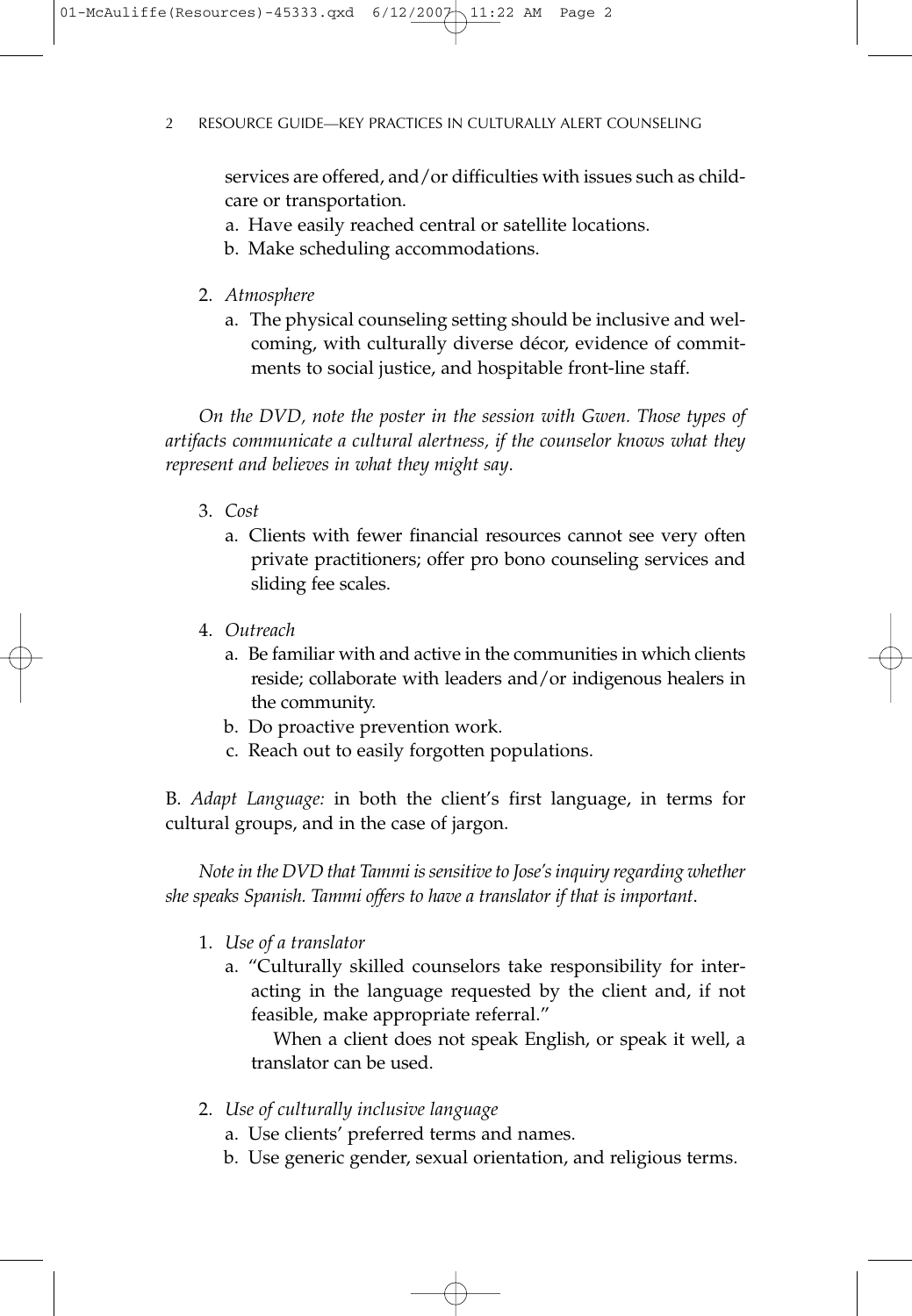Culturally Alert Accessibility 3

*Note in the DVD the counselors inquiring as to how the clients pronounce their full names. Watch Tammi also ask Arminda and Jose what term they use for their ethnicity*.

C. *Show Trustworthiness:* Trust is especially crucial in cross-cultural counseling; "Many clients from cultural . . . groups that have historically been at the bottom of the class structure . . . have developed coping mechanisms that may make it difficult for them to trust counselors" (Kincade & Evans, 1996).

- 1. *Establishing rapport.* In cross-cultural encounters, rapport should be consciously attended to.
	- a. Do some self-disclosure: At some point in the early part of the relationship, share something of yourself.
	- b. Use humor.
	- c. Share small talk.

*Note in the DVD that Tammi shares the origin of her name and her own view of being a woman with a work career. K. C. reveals her previous experience with clients who have a similar situation to Kim's.*

- 2. *"Leaning in" empathically:* "Really listen" to the cultural other.
	- a. Actively hear the legitimacy of customs and ideas that are initially discomfiting to the counselor.

*Note Tim's ability to work with Sherry, whose religious perspective he does not share*. *Also note Tammi's ability to hear Jose's disapproval of Arminda's working outside of the home, even though Tammi holds a different view of women's possible roles.* 

- 3. *Demonstrating cultural knowledge:* The counselor should not have to ask the client to completely educate her or him on the client's cultures.
	- a. Have a solid working knowledge about each cultural group with which you will have contact, especially in the areas of communication styles and cultural phenomena (e.g., terms, artifacts, values).

*On the DVD, note Tim's sharing his knowledge of Christian teachings and scripture with Sherry*. *Also note Garrett's cultural literacy. Finally, see*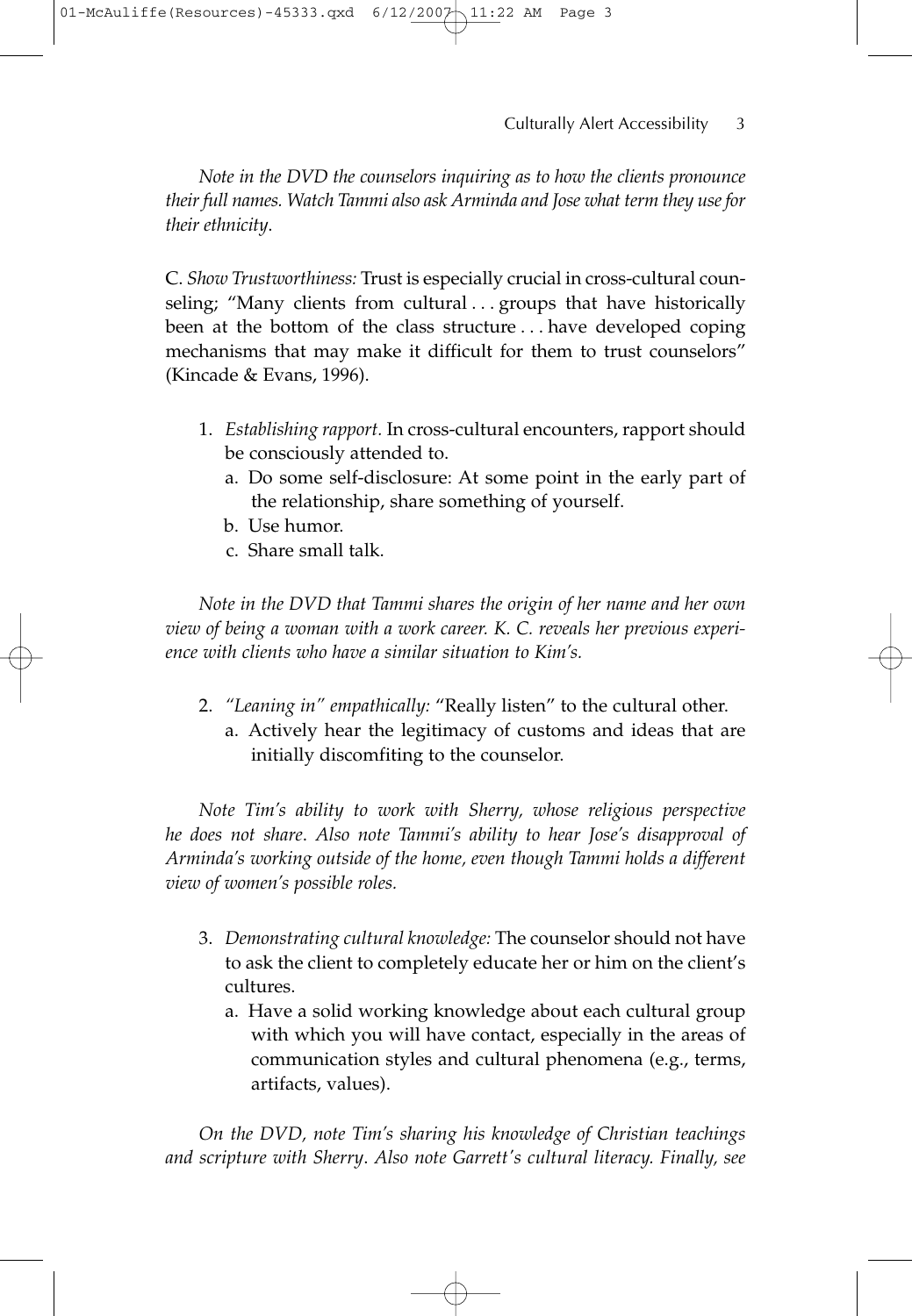*Tammi share a light story about a Puerto Rican frog. She also shows knowledge of traditional Latino/Latina gender roles.*

- 4. *Broaching* 
	- a. Introduce the topic of cultural differences.

*See the counselors in the video each inquire of the clients as to how it is to work with them, especially in the context of ethnic, racial, gender, and religious differences*.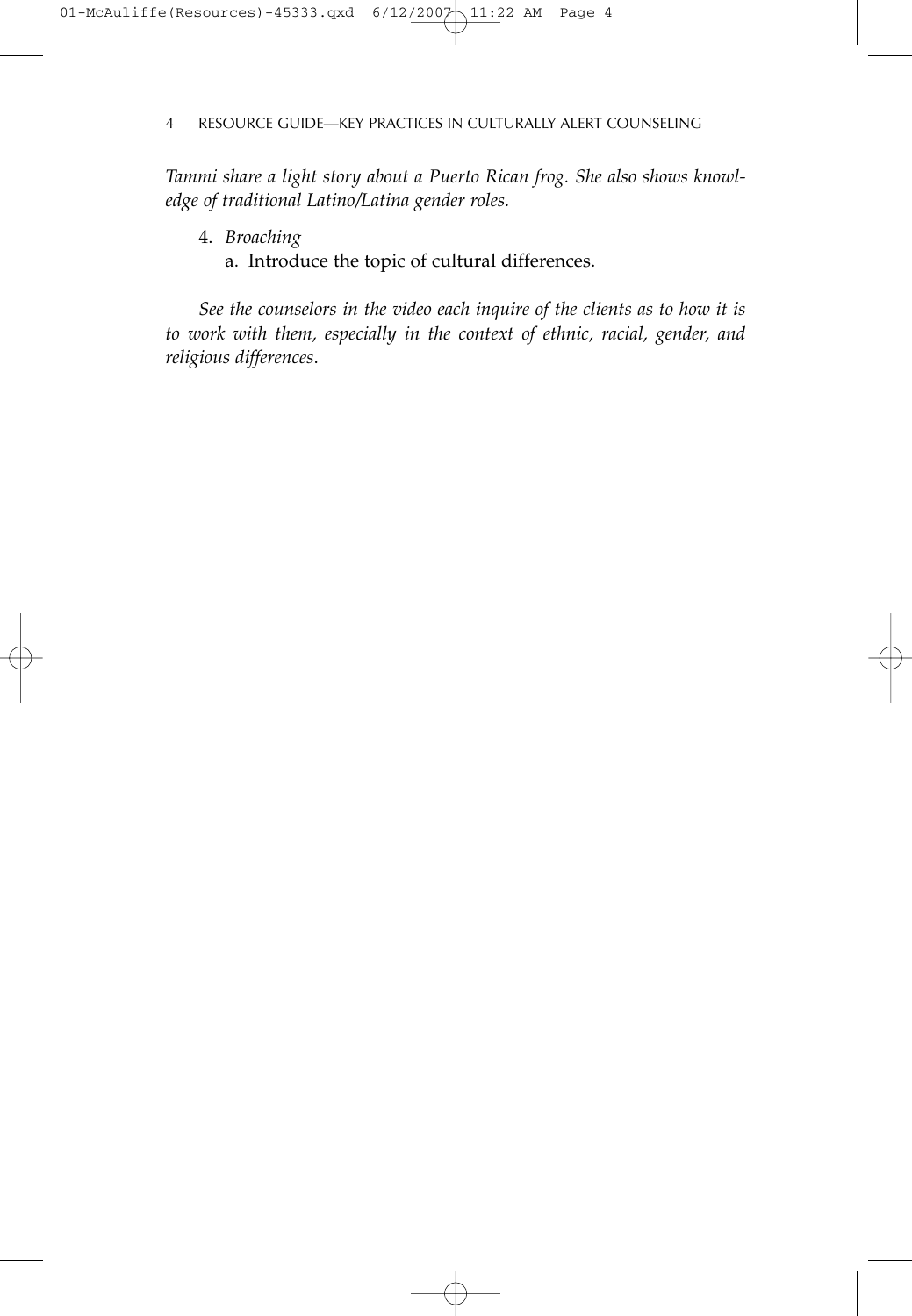# $\sum$

# Culturally Alert Assessment

❖ ❖ ❖

verview and rationale of culturally alert assessment:

- Culturally alert assessment asks the counselor to have a "third ear" open for cultural dimensions.
- Examples of cultural factors in assessment:
	- Test-takers' self-beliefs are affected by the culture of the test giver.
	- Diagnosis can be affected by skin color and dialect: When counselors are not aware of a client's cultural identity, they tend to arrive at the correct diagnosis. When they know the cultural identity of a non-white client, their diagnoses tend to be more severe. The opposite is the case for middle-class counselors and wealthy clients, whose problems are underestimated (Hays, Chang, & Dean, 2007).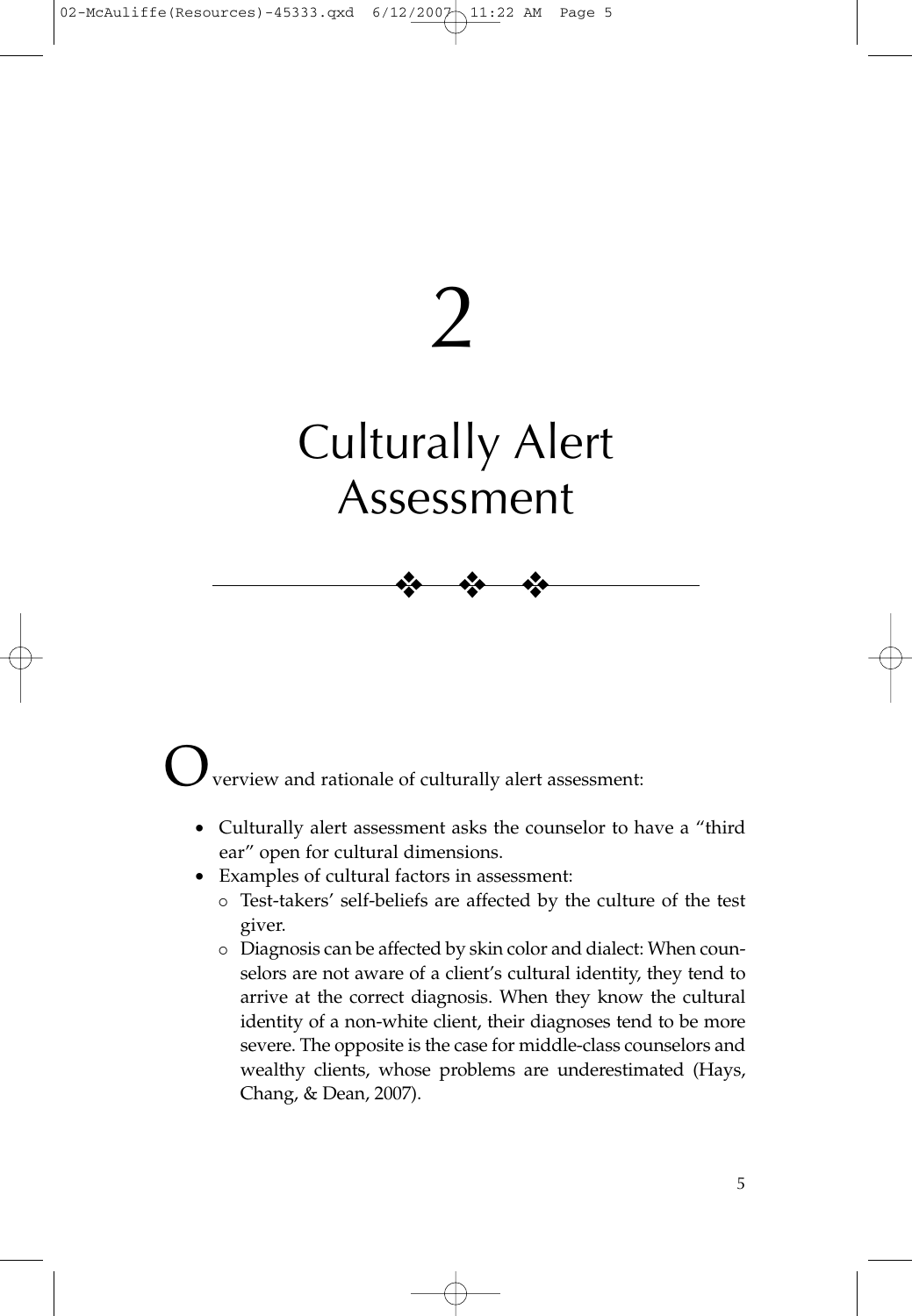

- 6 RESOURCE GUIDE—KEY PRACTICES IN CULTURALLY ALERT COUNSELING
	- Culturally alert assessment comes in four forms:
		- 1. Listening for culture
		- 2. Cultural genogram
		- 3. Culturally sensitive diagnosis
		- 4. Culturally aware use of tests

Note: Only the first of these four dimensions of assessment are presented in the video.

A. *Listening for Culture*

- 1. Important because client self-report is the most reliable source of information on cultural factors (Rodriguez & Walls, 2000).
- 2. Do: Inquire about or reflect client statements about at least three topics:
	- a. the impact and importance of culture for a client
	- b. the experiences of oppression for members of non-dominant groups

Suggestions for Culturally Oriented Questions

- I. Overall importance of culture and values
	- "What place did a gender [and/or social class] script play in your career [or relationship] choices?"
	- "Help me understand what you are going through as a(n) [Fill in ethnicity/race/sexual orientation\_ woman/man."
	- "In what way has your ethnicity influenced your life?"
	- "Different people have different perspectives based on their experiences. In our [school, community, agency], we have a wide range of cultures. How do you feel that your culture affects your relationship with others?"
	- "How do you think people perceive you as a result of your ethnicity [disability, sexual orientation, upbringing, etc.]? What is that like for you?"

II. Comfort level with the topic of culture

• "On a scale of 1 to 5, what is your comfort level in addressing issues of [race, ethnicity, gender, sexual orientation, religion, etc.]?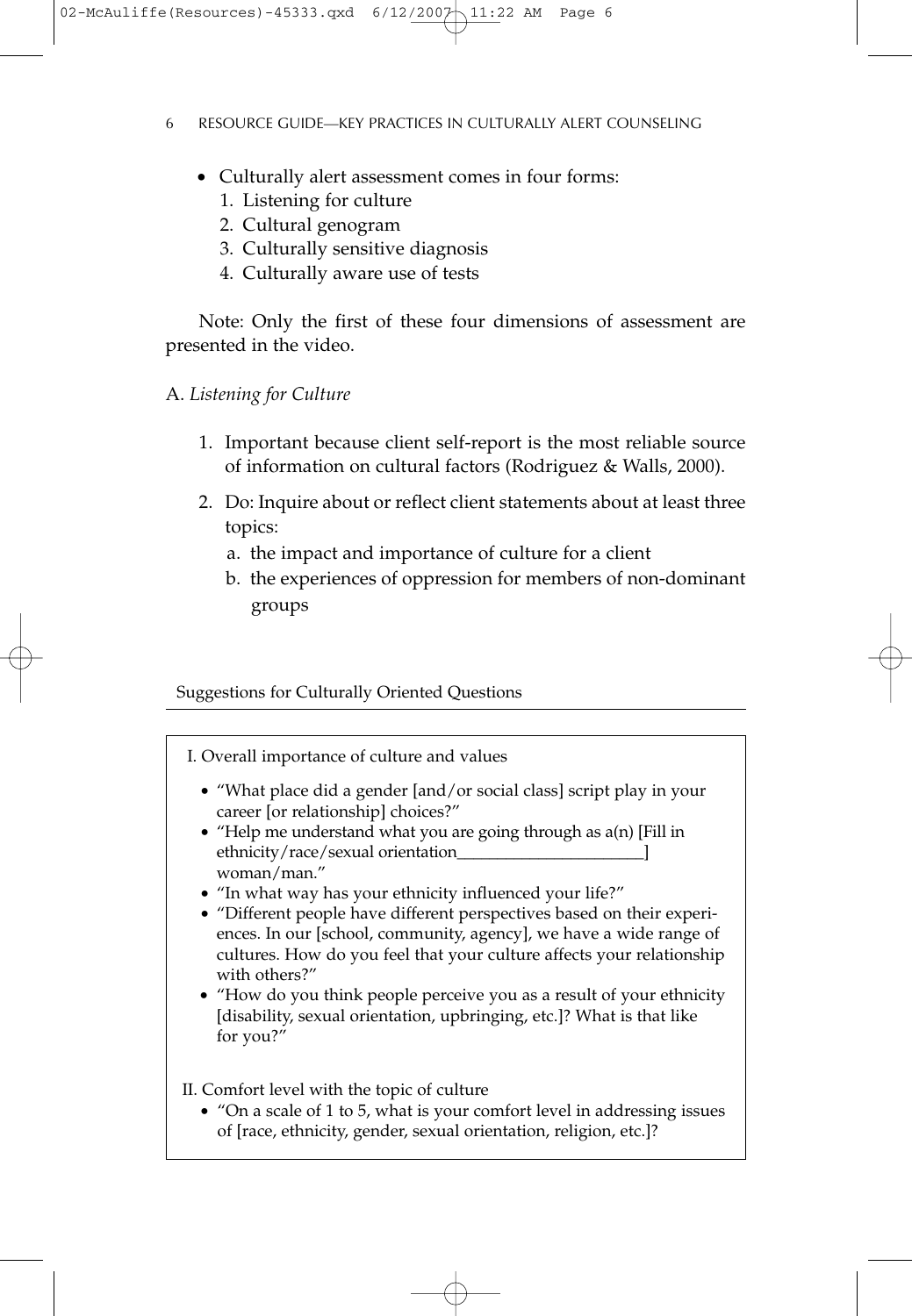#### Culturally Alert Assessment 7

- III. Counselor interest in learning about the client's culture:
	- "What would you like me to know about your experience in your culture?"

IV. The client's experience with cultural others, including experiences of bias:

- "What was your first experience with someone different from you?"
- "What has been your experience with other races [ethnic groups, etc.]?"

V. The local impact of culture, including oppression:

• "What has your experience as a(n) [Fill in ethnicity/race/sexual orientation] woman/man been at this [school/college/workplace/ other institution]?"

*In the DVD, note K. C.'s inquiring about Kim's family norms. Also note Garrett's reflecting Gwen's perceptions about being an African American woman in her workplace.*

B. *Incorporate a Cultural Genogram* [Not demonstrated in the video] = a visual representation of cultural influences on a client's life

Creating a Cultural Genogram

Adapted from A. B. Dunn, *Cultural/Gender Genogram Assignment.* Retrieved October 2006 from http://pirate.shu.edu/~dunnadri/CPSY7615.html

- I. Defining One's Culture of Origin
	- 1. Set up a chart on a piece of paper as you would a family genogram, with symbols of your choice to represent you and your family members.
	- 2. Name the major group(s) from which you have descended that were the first generation to come to America. For example, an individual may have been born and raised in America, but if his or her grandparents were Irish and Greek, then the culture of origin consists of these two groups.
		- a. Select colors: A different color should be selected to represent each group comprising your culture of origin. The colors are used to identify the different groups and to depict how each group contributes to the cultural identity of each individual. For instance, if a female is half Swedish (yellow), a quarter Ugandan

*(Continued)*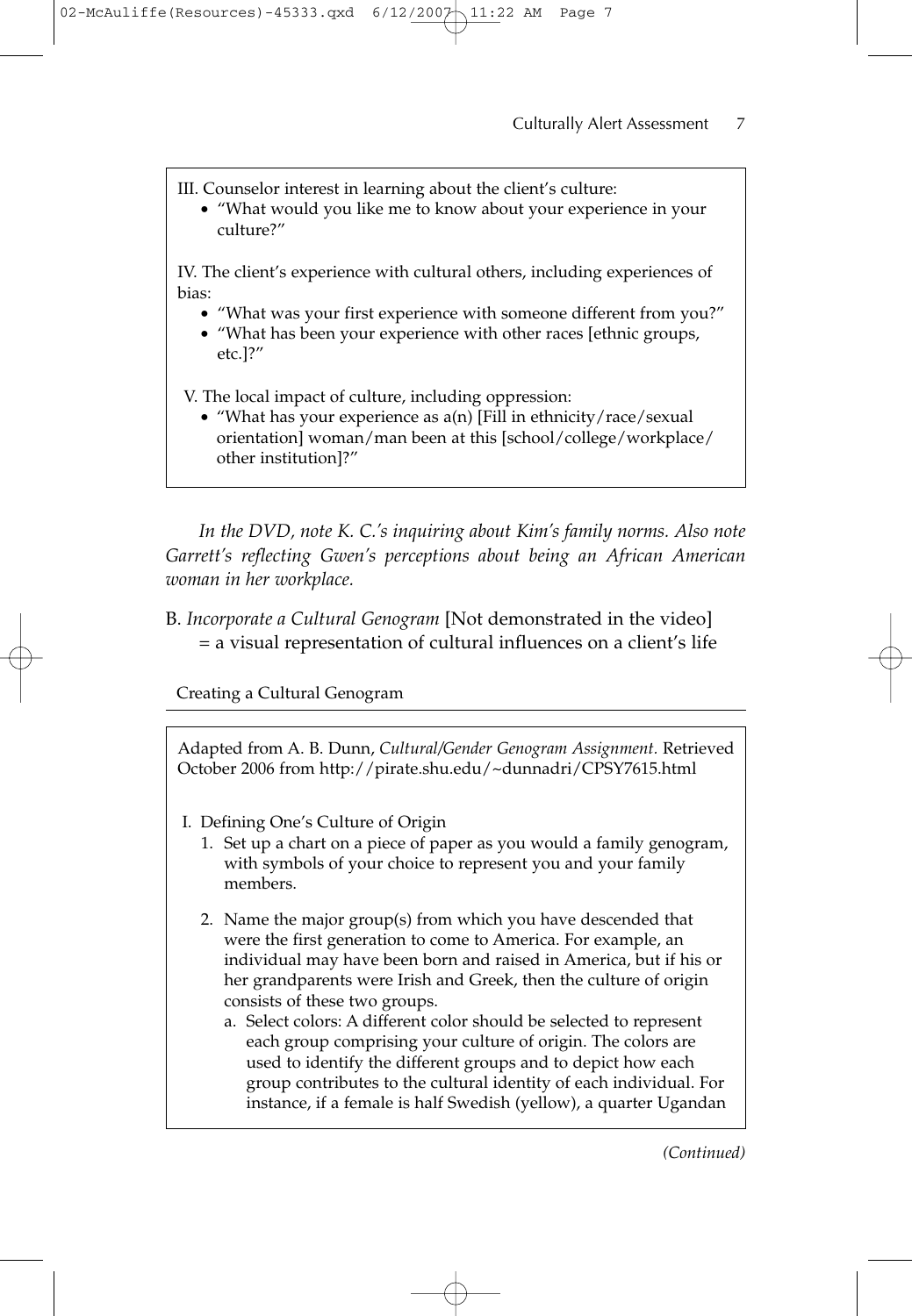#### (Continued)

(red), and a quarter Venezuelan (blue), then the circle that identifies her on the genogram would be color coded half yellow, a quarter red, and a quarter blue.

b. Identify intercultural marriages: Use  $a \sim$  symbol to represent intercultural marriages in the genogram.

#### II. Mapping Organizing Principles and Pride/Shame Issues

NOTE: To identify organizing principles and pride/shame issues, you may have to use several sources: personal knowledge/experience, interviews with members of that culture, review of reference materials.

- Name the following:
- a. Organizing principles:

Organizing principles are fundamental constructs that shape the perceptions, beliefs, and behaviors of members of a group. (For instance, in Jewish culture, fear of persecution is an organizing principle.) Organizing principles regarding gender roles and gender relations should also be addressed.

List organizing principles of your ethnic groups.

b. Pride/shame issues:

Pride/shame issues are the aspects of a culture that are sanctioned as distinctively negative or positive. They are similar to organizing principles in that they organize the perceptions, beliefs, and behaviors of group members. However, pride/shame issues punctuate behaviors as negative or positive, while organizing principles do not. (For example, educational achievement in Jewish culture is a pride/shame issue, because not achieving is seen as negative.) Pride and shame issues pertaining to each gender and gender relations should be discussed.

c. Create symbols:

Symbols should be designed to denote all pride/shame issues and should be placed directly on the genogram to depict graphically the prevalence of pride/shame issues and to highlight their impact on family functioning.

d. Cultural framework legends:

One cultural framework legend should be included for each group comprising your culture of origin. It should list the major organizing principles and pride/shame issues along with their corresponding symbols. The cultural framework chart will allow the interpretation of your pictorial genogram.

#### III. Questions to Be Responded To:

The following questions can be discussed with the client:

1. How was conformity to your family's/culture's gender norms rewarded? How was nonconformity punished?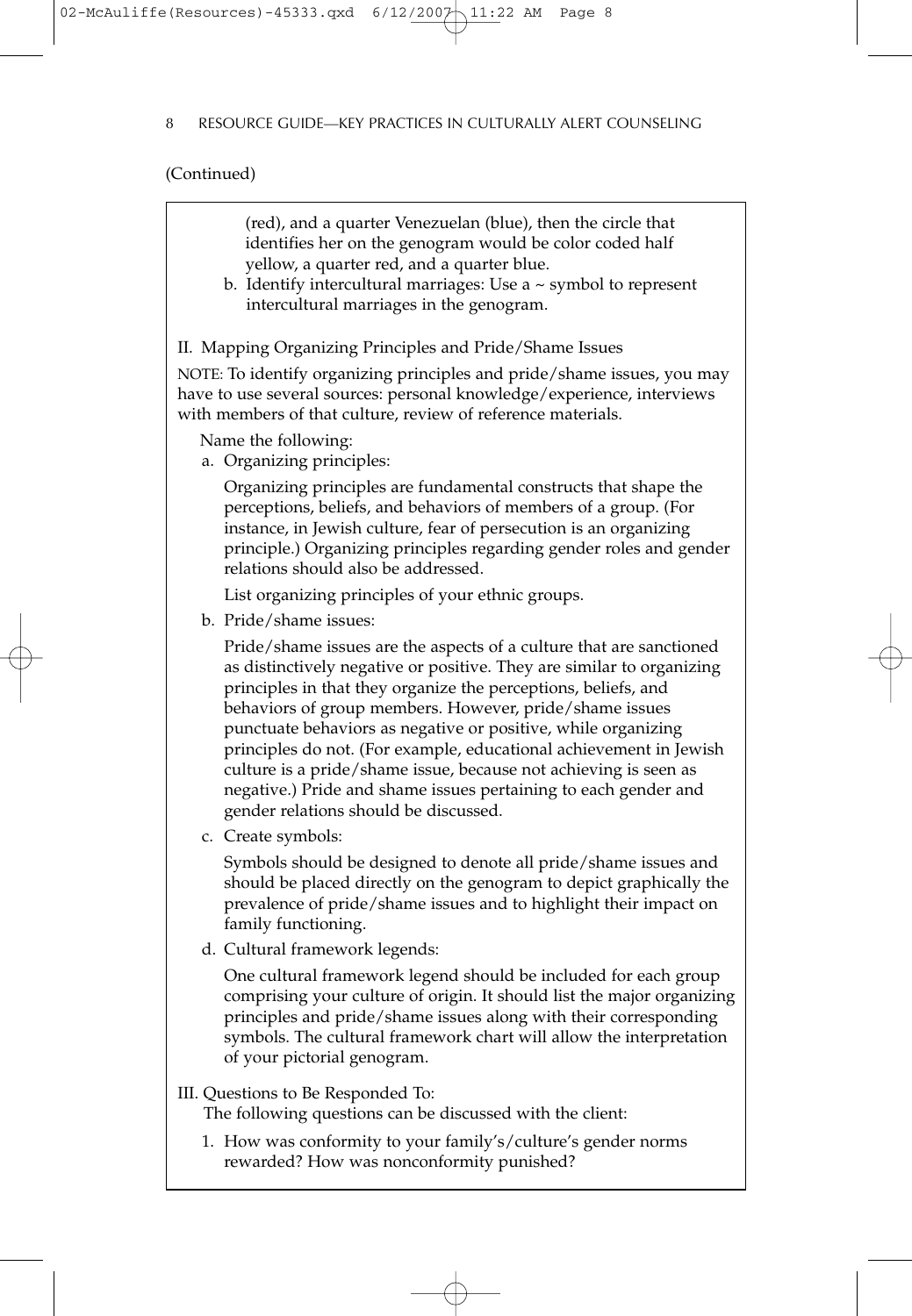#### Culturally Alert Assessment 9

- 2. What were your family's/culture's criteria for a successful woman? A successful man?
- 3. Have there been conflicts between the gender norms of your family/culture and those of your peer group? If so, how have you handled those conflicts?
- 4. At this time, how would you describe the ideal male/female?
- 5. What are your family's beliefs and feelings about the group(s) that comprise your culture of origin? What parts of the group(s) do they embrace or reject? How has this influenced your feelings about your cultural/gender identity?
- 6. What aspects of your culture of origin do you have the most comfort "owning," the most difficulty "owning"? What aspects of your culture of origin's view of gender do you have the most comfort owning, most difficulty owning?

Questions for students of counseling:

- 1. What groups do you think you will have the most difficulty working with, the least difficulty?
- 2. What did you learn about yourself and your cultural/gender identity? How might this influence your work as a counselor?

SOURCES: Hardy, K. V., & Laszloffy, T. A. (1995). The Cultural Genogram: Key to training culturally competent family therapists. *Journal of Marital and Family Therapy, 21,* 227–237; White, M. B., & Tyson-Rawson, K. J. (1995). Assessing the dynamics of gender in couples and families: The gendergram. *Family Relations, 44,* 253–260.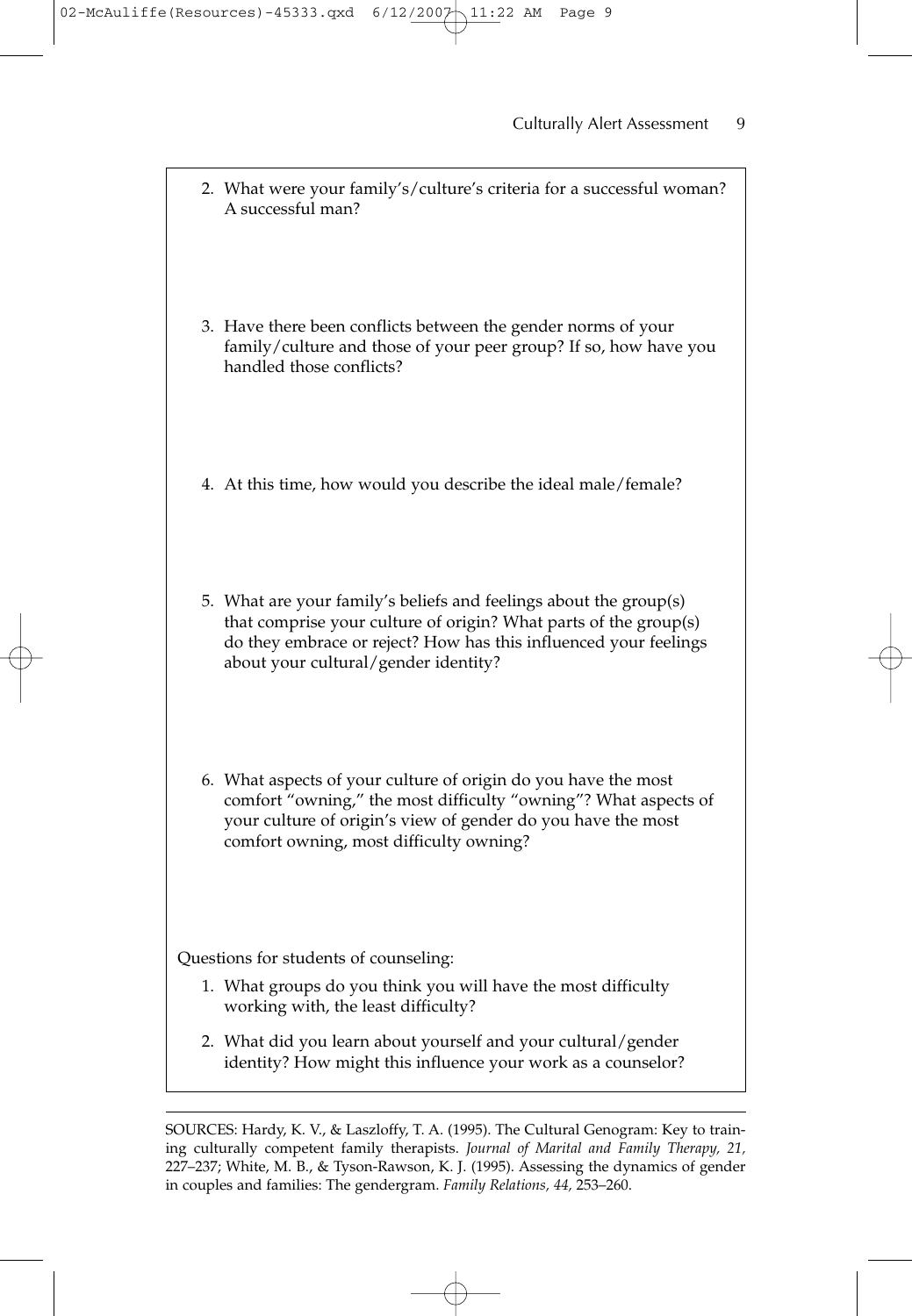C. *Practice Culturally Sensitive Diagnosis* [Not demonstrated in the video]

- Disorders are influenced by culture in their expression and in how a community treats them.
- But: the same basic patterns of mental disorders have been found around the world (Westermeyer, 1987).
- Consider diagnostic categories to be social constructions, not entities. They have been assembled through a process of consensus by Western psychiatrists, social workers, and psychologists.
- Use these three steps to guide culturally alert diagnosis.
	- Assess client cultural identity and salience before diagnosing.
	- Consider local descriptions of mental distress.
	- Work through the *DSM* in an Axis IV-III-I-II order.
- 1. Assessing cultural identity and salience first
	- a. Utilize the culturally oriented questioning discussed previously before attempting a diagnosis. It may be that a client is mainly experiencing an acculturation problem, or external oppression.
- 2. Recognizing cultural ("local") terms for mental distress
	- a. The *DSM* now includes cultural descriptions of disorders as "folk categories."
	- b. The culturally alert counselor should know, or learn about, such categories when working with specific populations.
- 3. Utilizing the *DSM-IV-TR* with cultural alertness
	- a. First consider psychosocial and environmental problems, or Axis IV of the *DSM-IV-TR,* such as religious or spiritual problems, acculturation problem, or identity problem.
	- b. Next, weigh medical conditions (Axis III) that might contribute to, trigger, or be the source of distress.
	- c. Then consider clinical disorders (Axis I), with cultural expressions in mind (e.g., talking to spirits or hearing direction from a deity).
	- d. Finally, consider Axis II, personality disorders, with special care. Culture affects how personality is seen (e.g., what is narcissistic in an individualistic culture, what is dependent in a collectivist culture).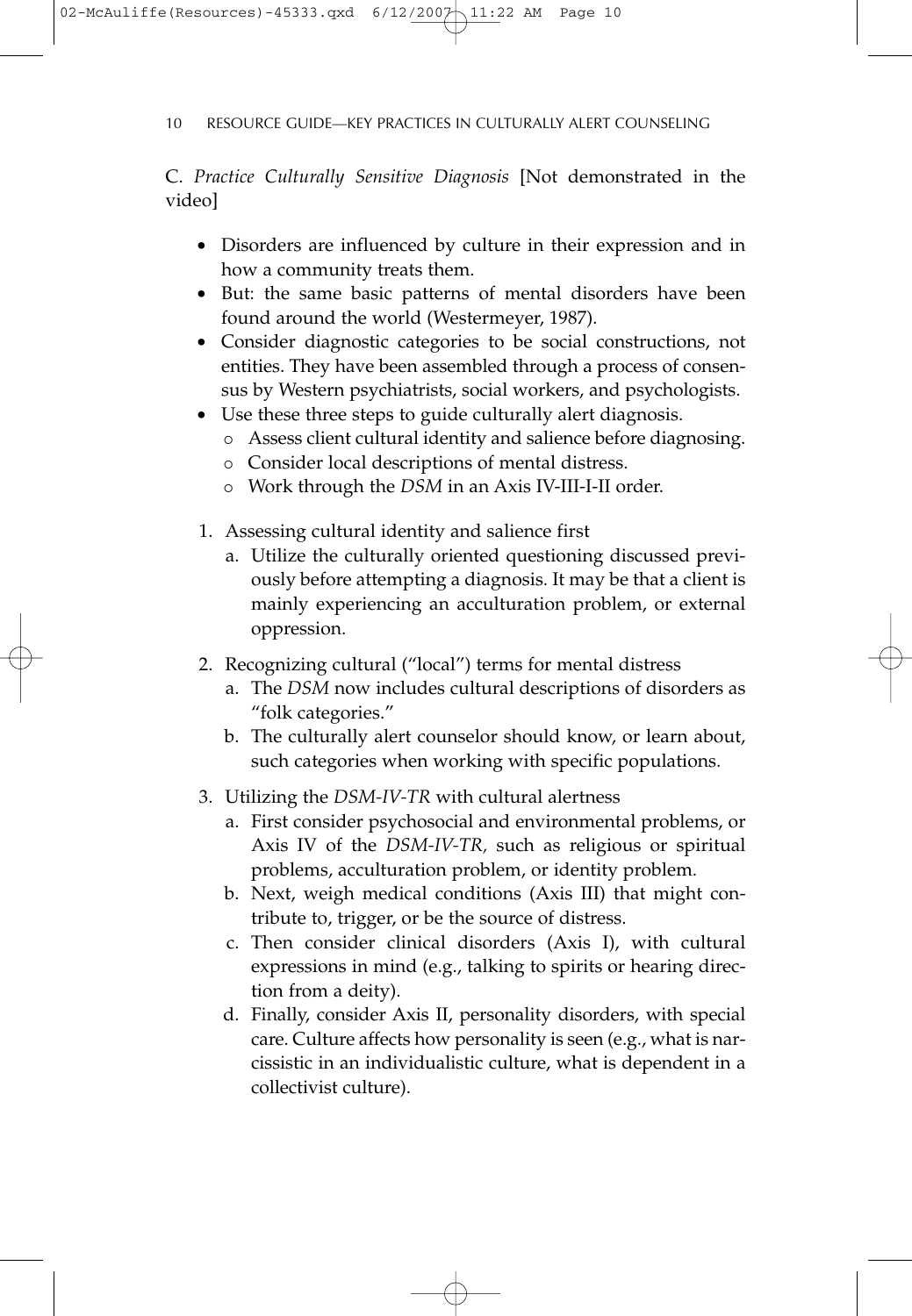Culturally Alert Assessment 11

D. *Use Tests in a Culturally Alert Fashion* [Not demonstrated in the video]

- Tests can masquerade as universal when they are in fact culturebound.
- Two dimensions of testing call for cultural alertness:
	- The nature of the tests themselves, or validity
	- The use of tests

The following questions should be asked of tests:

- 1. Regarding item validity:
	- a. Questions to ask:
		- Are the items relevant for the cultures being tested? Is the meaning of each item the same in all cultures that are being tested? Would the interpretation of variables remain the same when compared with the norms for all cultures studied? Does the test measure the same theoretical construct across cultures?
	- b. What to do:
		- If the test must be used, in the case where items on a test seem to be culture-bound, counselors should go over the specific items with clients instead of relying on simple summary scores.
- 2. Regarding the testing method:
	- Is the method of assessment (e.g., verbal questioning) comparable across cultures?
- 3. Regarding the use of tests:
	- Make sure tests are used to ensure equity. For example, when counselors see members of one ethnic group disproportionately placed in lower-level tracks, they must raise questions about such tracking.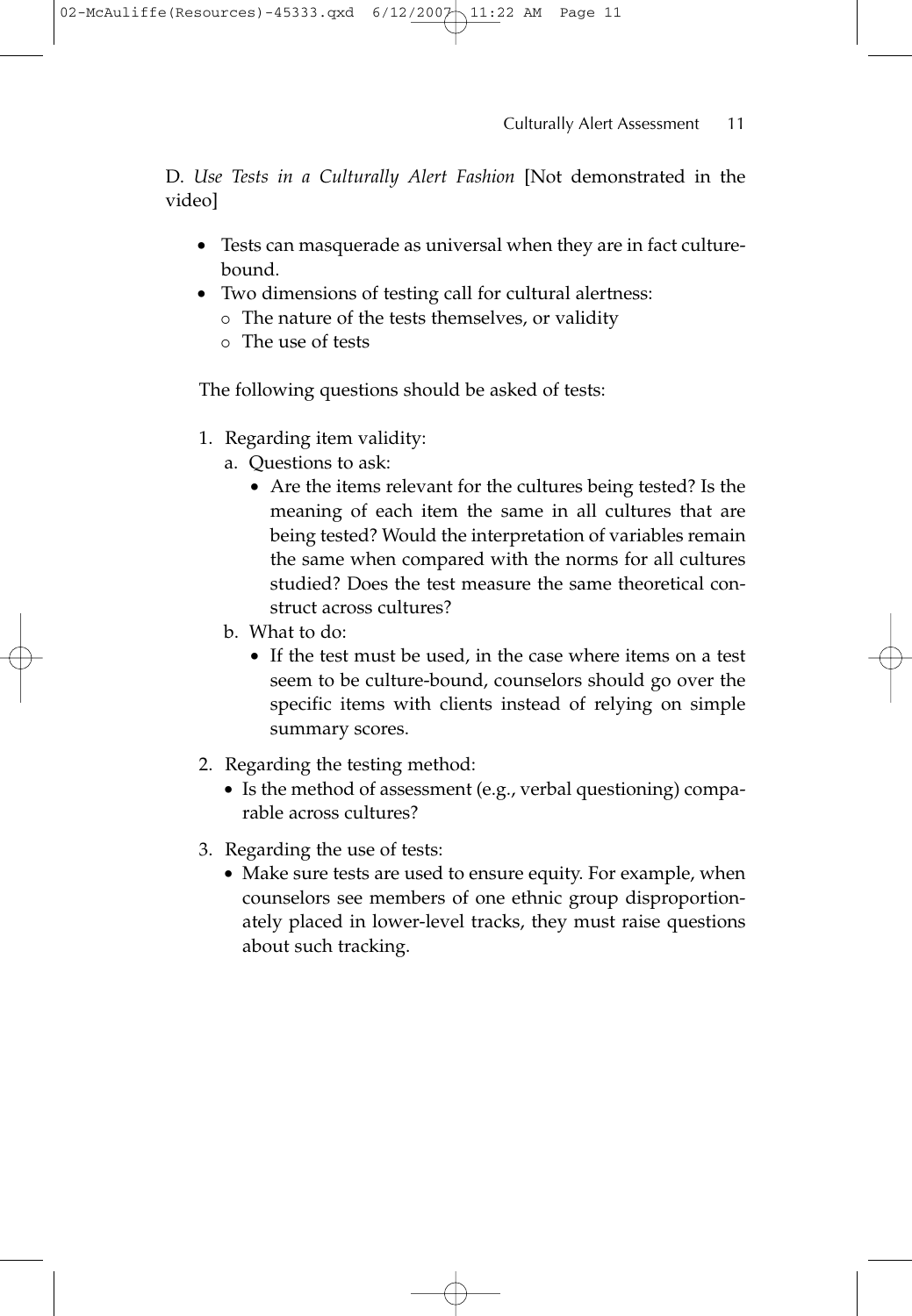02-McAuliffe(Resources)-45333.qxd  $6/12/2007$  11:22 AM Page 12

 $\phi$ 

 $\overline{\mathbb{Q}}$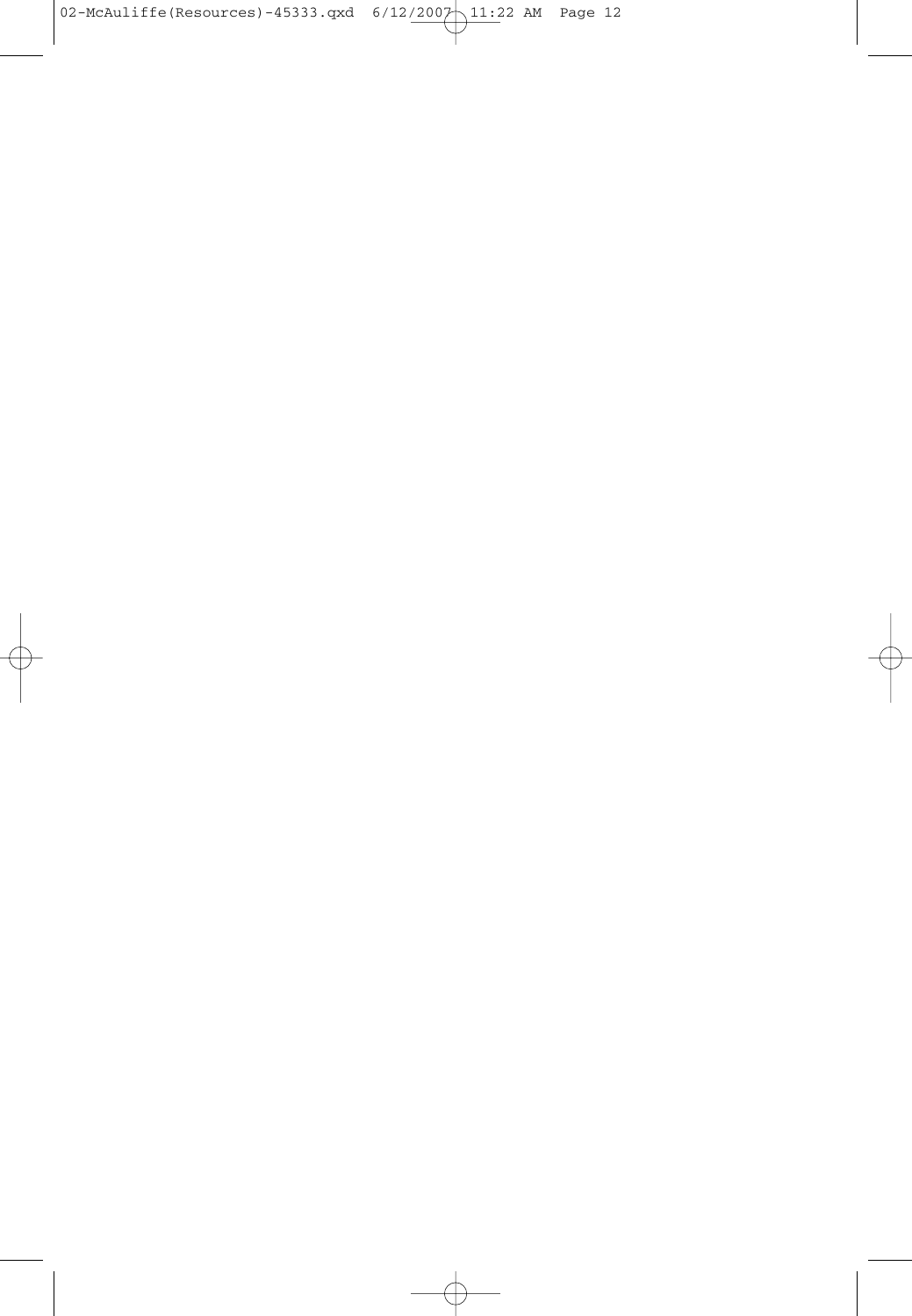# 3

# Culturally Alert Intervention

❖ ❖ ❖

ulturally alert intervention largely consists of adopting current counseling strategies to culture. Five groups of strategies were found in the literature review:

- 1. Addressing internalized oppression
- 2. Adapting common clinical interventions
- 3. Utilizing the narrative approach
- 4. Advocacy strategies
- 5. Indigenous healing practices
- A. *Challenge Internalized Oppressions*
	- Clients can be captives of cultural stereotypes.
	- Such stereotypes can result in negative self-attributions and/or rigid behavior that is not helpful for the client.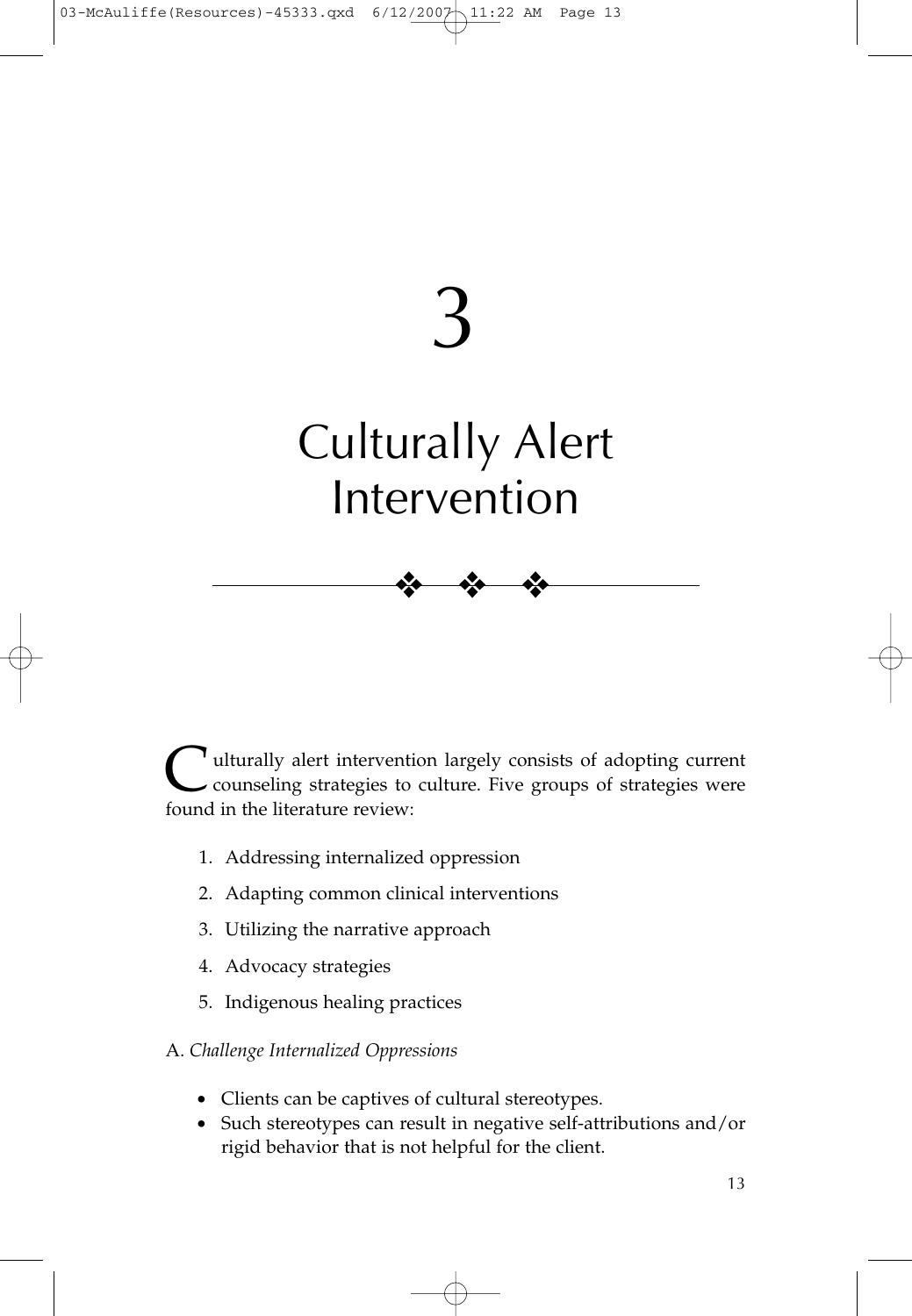- Two methods of challenging internalized oppression are:
	- o Strengths-oriented counseling
	- Liberation counseling
- 1. Doing Strengths-Oriented Counseling Important because:
	- Counseling often focuses on deficits.
	- Non-dominant cultures (e.g., people of color, women, lesbian and gay persons, working-class and poor persons, non-Christians) have been treated as inferior.
	- Even some elements of dominant cultures have been denigrated and can be reclaimed.

At least three ways to evoke cultural strengths:

a. Simply ask, "What positive qualities do you see in your ethnic group, gender, social class, sexual orientation, or religion?"

*In the DVD, note K. C. asking Kim for the strengths of Vietnamese culture, such as interdependence in the family. Also see Garrett's asking about family and ethnic role models and helping the client to connect their strengths to herself.*

> b. Use a cultural strengths inventory, such as: [Not demonstrated in the video]

Cultural Strengths Inventory

| Name some of the strengths of your culture in the following domains:             |
|----------------------------------------------------------------------------------|
|                                                                                  |
|                                                                                  |
| In interpersonal support (e.g., family, networks): _____________________________ |
|                                                                                  |
|                                                                                  |
|                                                                                  |
| In cultural artifacts, places, or symbols that can evoke pride                   |
|                                                                                  |
|                                                                                  |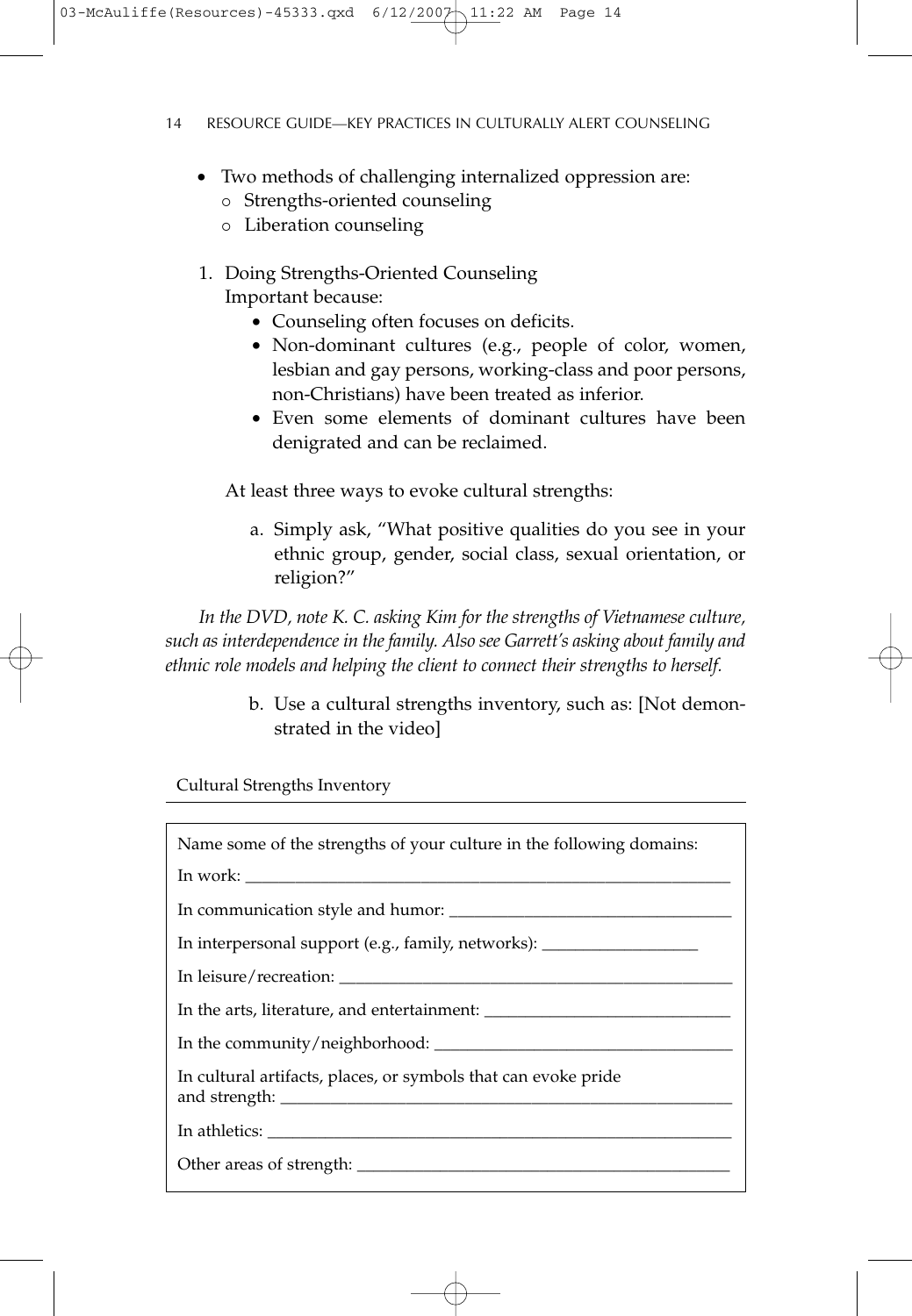c. Lead the client through a guided imagery using a positive cultural symbols activity:

Guided Imagery With Positive Cultural Symbols

This exercise is designed to help clients recognize and use strengths from their cultural background. When employed carefully, using concrete language, the exercise also can be effective with children.

- 1. *Inform* your *client* as to *your process and intent.* Rather than surprise the client, tell her or him what is about to happen and why it is potentially helpful.
- 2. *Generate an image.* Ask your client to relax and then to generate a positive image that can be used as a resource. Suggest that the image be related to cultural background. A black person might imagine a picture of an African or African American hero, a Navajo a mountain or religious symbol, an Arab the pyramids, a Chinese person Confucius, and so on.
- 3. *Focus on the image.* Ask the client to see the image in her or his mind. What does she or he see, hear, feel? Ask the client to locate the positive feelings in his or her body. Then identify that image and feeling as a positive resource that is always available to the client.
- 4. *Take the image to the problem.* Using relaxation and free association techniques, guide the client to the problem that has previously been discussed or to any problem the client chooses. Suggest to the client that he or she use the positive image to help work with the problem. It is important to stress to the client that the image may or may not solve the problem. If the problem seems too large, the image should be used to work on a small part of the problem rather than to solve it.

SOURCE: Adapted from Ivey, D'Andrea, Ivey, & Simek-Morgan (2002).

*In the DVD, notice K. C. guiding Kim through this imagery activity in order to help her experience the strengths of her ethnic culture*.

- 2. Incorporating Liberation Counseling
	- Liberation counseling (Ivey, 1995) consists of assessing the client's cultural identity and then helping her or him challenge both internal and external limitations.
	- It aims at enhancing a client's cultural identity development when the current identity is not helpful.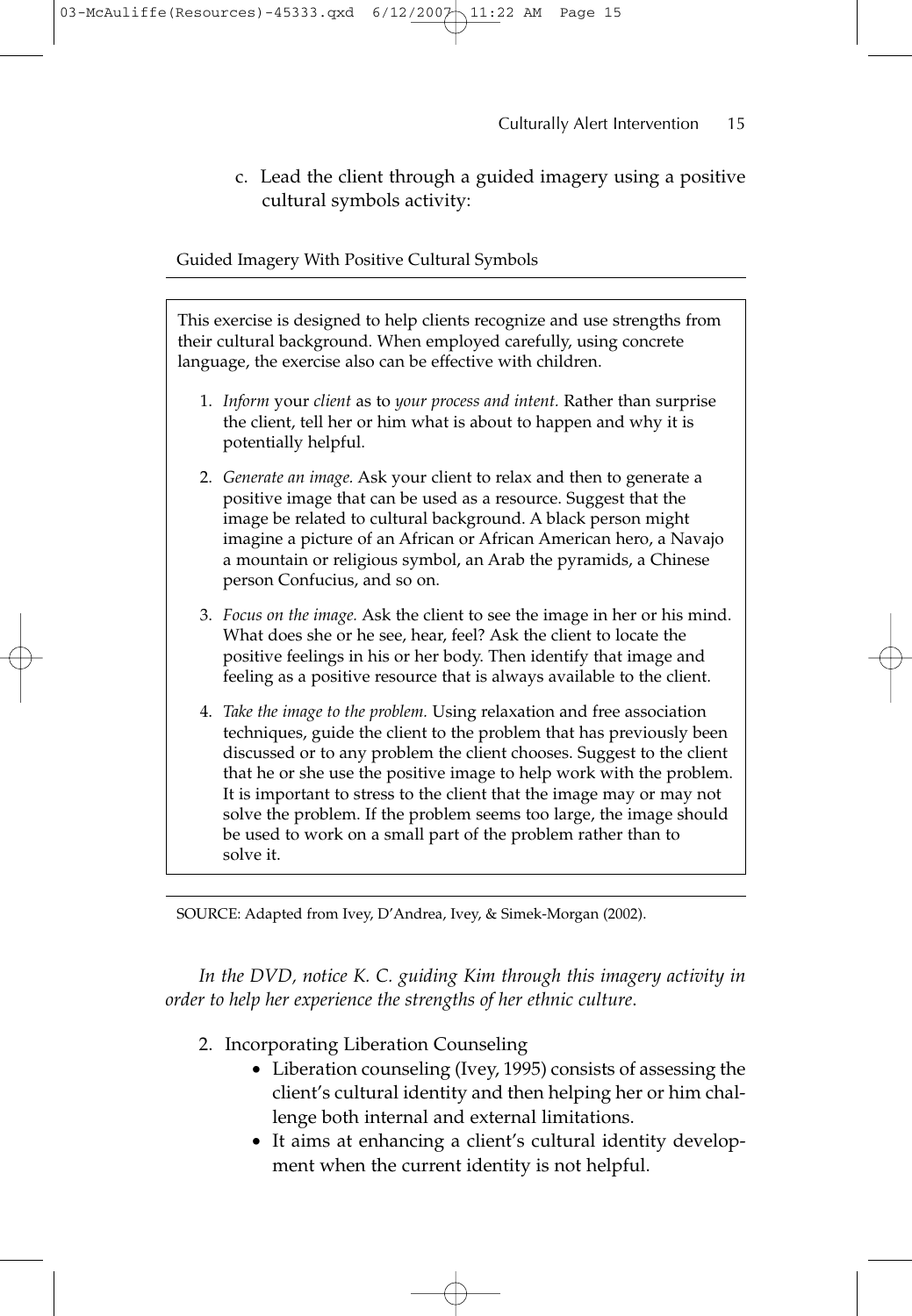Here are the strategies to be used at each stage of cultural identity development:

| Cultural Identity Stage                                                                                                                                                                                                   | Counselor and/or Client Activities That<br>Might Promote Growth                                                                                                                                                                                    |
|---------------------------------------------------------------------------------------------------------------------------------------------------------------------------------------------------------------------------|----------------------------------------------------------------------------------------------------------------------------------------------------------------------------------------------------------------------------------------------------|
| Naïve/Acceptant<br>(client unaware of the effects<br>of culture and of oppression)                                                                                                                                        | 1. Encourage client to first describe<br>her or his experience in concrete<br>terms.<br>2. Point out discrepancies, as well as<br>the cultural dimension of those<br>discrepancies.                                                                |
| <b>Naming and Resistance</b><br>(client has acknowledged that<br>she or he has learned some<br>behaviors as part of enculturation<br>and is beginning to be aware<br>that they might affect her or his<br>life situation) | 1. Help the client explicitly name the<br>contradictions between herself or<br>himself and aspects of society.<br>2. Encourage the client to gather<br>resources so that she or he might<br>have alternatives to the previous<br>Acceptant stance. |
| <b>Redefinition and Reflection</b><br>(becoming aware of the internal<br>responsibility to rethink socially<br>prescribed roles)                                                                                          | 1. Affirm the growth; support<br>the client's movement.<br>2. Encourage multiple role models<br>and contacts with members of<br>one's group and allies from other<br>cultural groups.                                                              |
| Multiperspective Integration<br>(client is now engaged in<br>continually creating her or his<br>cultural identity and is<br>actively seeking<br>multi-cultural experiences)                                               | 1. Help the client take social action<br>for herself or himself and others.<br>2. Affirm progress.                                                                                                                                                 |
|                                                                                                                                                                                                                           |                                                                                                                                                                                                                                                    |

*To see liberation counseling with clients in the Acceptant status, note in the DVD Tim gently allowing Sherry to describe the discrepancies between her experience of spousal abuse and her Acceptant interpretation of her religious culture. Also notice Tammi helping Arminda describe her experience and name discrepancies between the dictates of her culture and her needs. For the Redefinition and Reflection status, notice Garrett helping Gwen meet role models and make contact with allies from the dominant group.*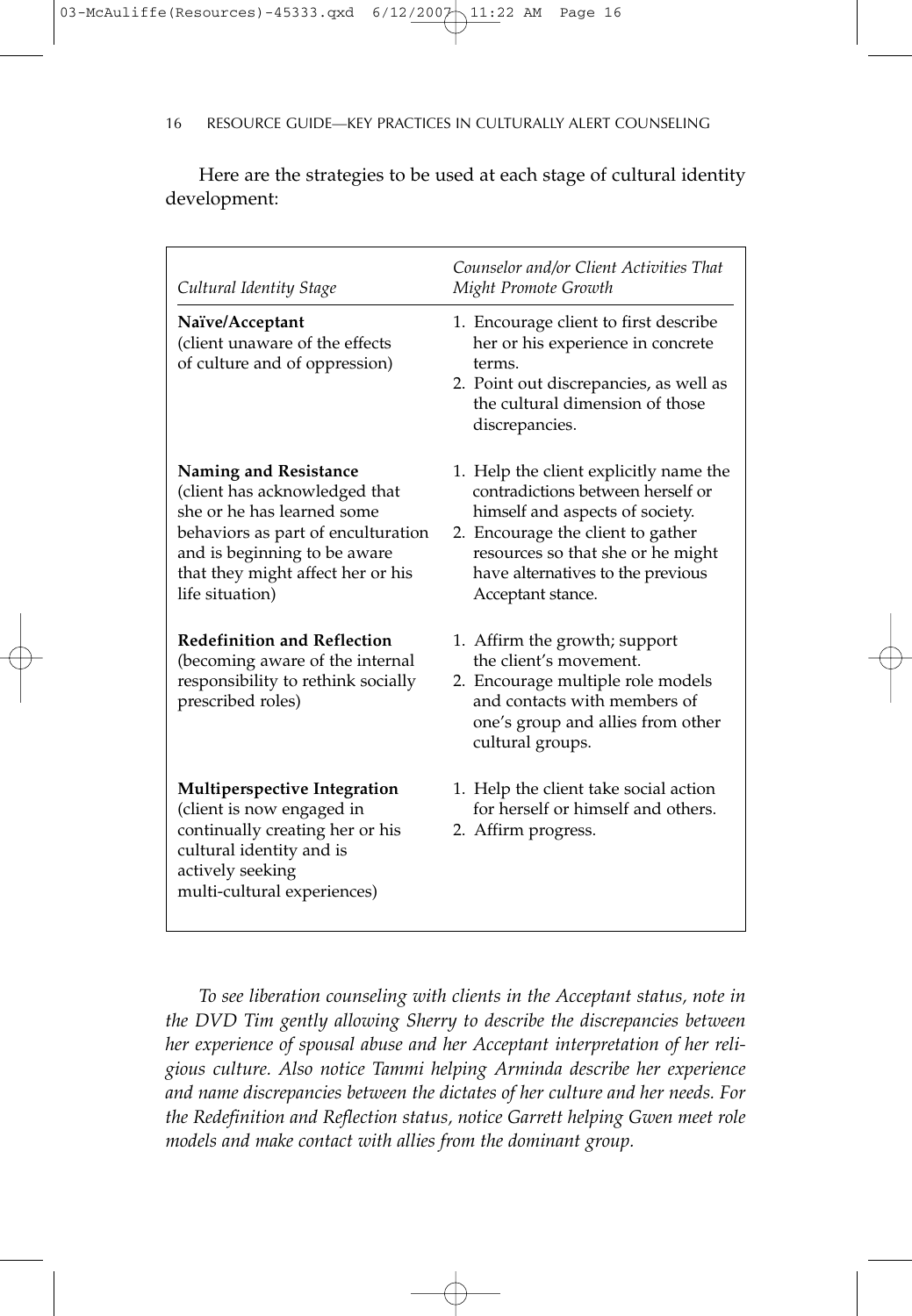Culturally Alert Intervention 17

#### B. *Adapting Common Counseling Approaches to Culture*

Six specific intervention topics have been named that should be addressed with culture in mind to be adapted to culture.

- 1. Practical, Problem-Solving Approach
	- a. Be more directive and solution-focused with many non-Western clients and low SES clients. Be willing to give some advice. Do not use emotion-evoking methods at first, or at all. Communicate your expertise/authority in these matters.

*Note the relatively directive problem-solving and solution focus approach that characterizes all four sessions in the DVD. In particular, Tammi, makes suggestions for action. Of course, all counselors must still use empathic responding as a foundation for clients' exploration of the meaning of their experiences*.

- 2. Inclusion of Community and Family
	- a. Include the community and family as a factor in the discussion with individual clients with those from communitarian cultures.

*In the DVD, notice K. C.'s inclusion of family as central players in Kim's life, and suggestion that they be part of the solution.* 

#### C. *Applying the Narrative Approach to Culture*

- The narrative approach emphasizes the client's "storying" of her or his life and alternate, more helpful storying that can be done.
- Cultural stories can be helpful or problem stories.
- Help the client to externalize the cultural dimension of the problem into a cultural story about it and re-story, such as "The cultural story that I have been telling is.... And it is not a helpful story.... Its foundation is in my witnessing this version of life. . . . My better judgment is. . . . A different cultural story is. . . . I have found better witnessings in this story. For example, I saw people in my culture engage in these positive behaviors."

*In the DVD, note Tim's helping Sherry find new foundations for a new story—one about protecting children and acknowledging her own needs while recognizing Biblical principles.*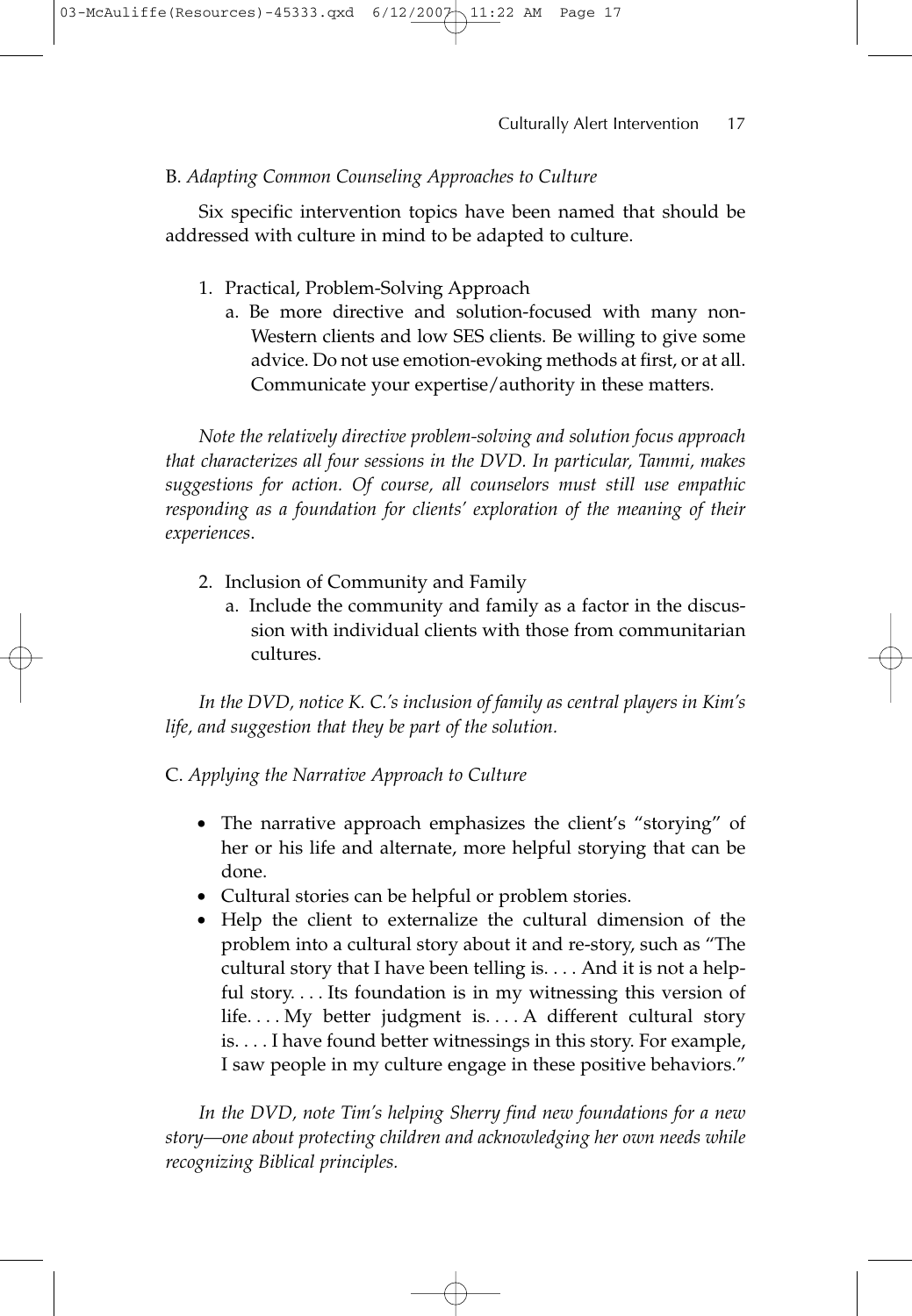#### Summary of the Narrative Approach

#### **1. The problem story.**

- *A. Frame the cultural dimension of the problem as a cultural story and give the problem story a name.*
- *B. Probe the consequences of the problem story by encouraging the client to evaluate its effects. Ask the client the following:*
	- "How is this problem affecting and/or interfering with your life/relationship(s)?"
	- "What has the problem talked you into/convinced you of about yourself and others?"
	- "Does the problem have you doing things that go against your better judgment?"
	- "What is your better judgment?"
	- "Are you comfortable with the effects or not? Which effects are most distressing?"
- *C. Look for the foundations of the problem story.*
	- "When did you first hear that [fill in the theme of the problem story]?"
	- "How did you get recruited into these ways of thinking/ feeling/acting?" (including ethnic, religious, gender, and social class bases for the story)
	- "How come you had a vision that experience had to be like this?" OR ". . . that your identity had to be this one?"
	- "Have you witnessed these ways of being in others?" "If so, who/whose?"
	- "Did these witnessings influence your ways of being?"
- **2. Re-storying.** (Reclaiming the foundations of the old story in new ways.)
	- "How can you know that things could be different from the original problem story you told?" (Probe for cultural foundations for a new story; e.g., people in the client's life or awareness who demonstrate a different story.)
	- "What is an alternative story?" "When did you witness such an alternative story for your [gender, ethnic group, social class, etc.]?"
	- Help the client decide whether the alternate story is positive or negative and ask the client, "Why is it positive or negative?"

#### D. *Advocacy*

- Advocacy defined: the act of promoting the welfare of individuals or groups who lack the power to defend their rights.
- Some causes for advocacy:
	- At times, institutions can be unwilling to consider grievances and can be secretive, keeping information from clients about services.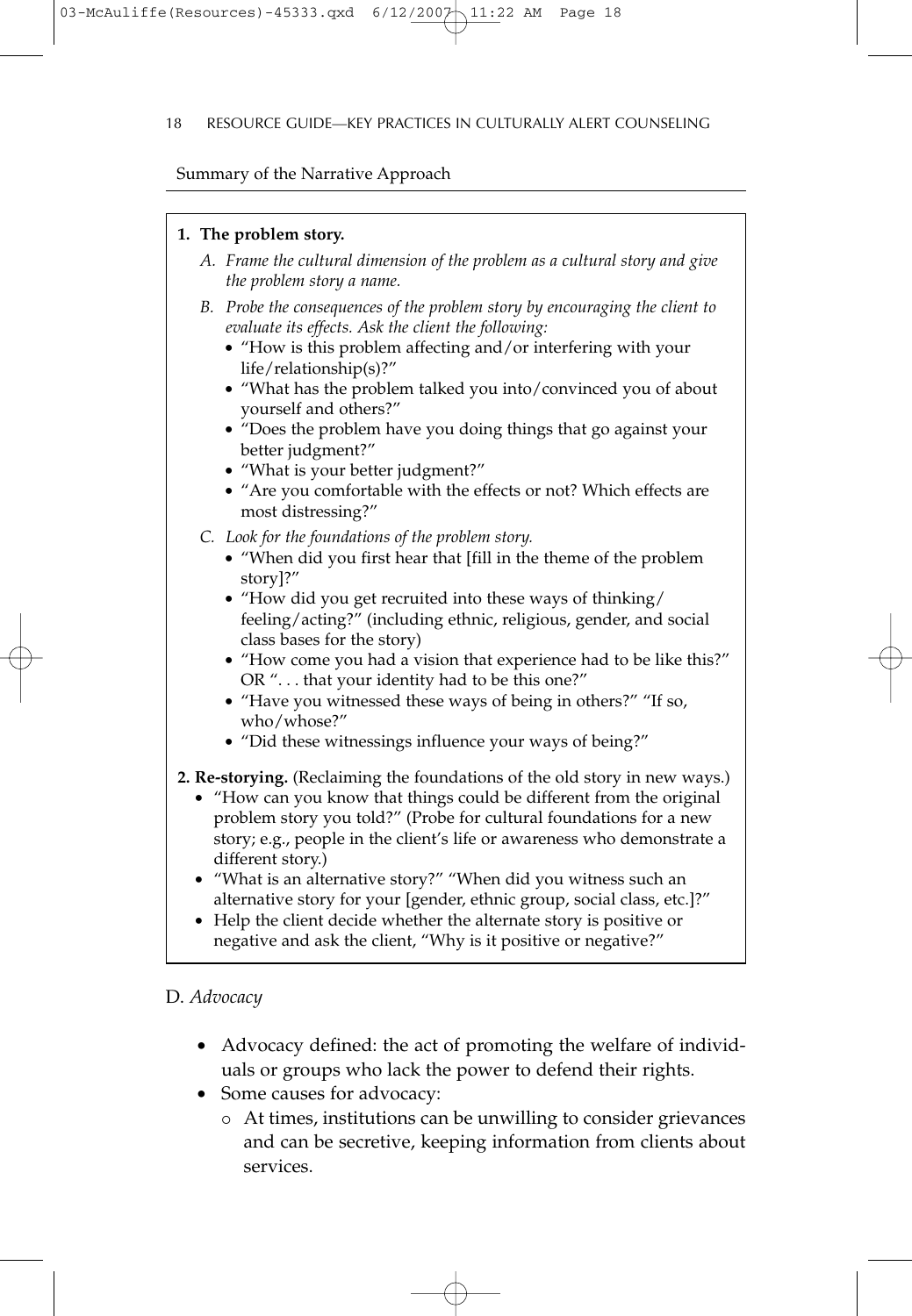- Many clients are uninformed and/or feel powerless when services are denied them.
- Two major types of advocacy:
- 1. Individual Empowerment and Advocacy
	- For example, client strengths searches, teaching clients about inequities, speaking to a child's teacher

*In the DVD, Garrett helps empower Gwen as an African American woman in a white male organizational environment.* 

- 2. Effecting Change on an Organizational or a Systemic Level
	- For example, promoting a mentoring program for new employees
- Some advocacy roles:
	- Spokesperson, supporter, pleader, defender, empowerer, intercessor, proponent, change agent, mediator, collaborator, monitor, petitioner, coordinator, ombudsperson, expediter, promoter, protector, instigator, investigator, exposer
- The difficulties of advocacy:
	- Advocacy can be a particularly difficult role for counselors. Counselors are often not inclined, by personality style or training, to engage in political and institutional advocacy. Many counselors are primarily attracted to the interpersonal and emotional dimensions of experience. Advocacy therefore requires many counselors to "stretch" beyond their comfort zone.
	- Advocacy can also be difficult in that it may be received negatively by those in power. Power does not cede its privilege easily and the work can be taxing.
- Questions that bring up the potential for advocacy:
	- What are the beliefs, assumptions, and values behind a particular policy, structure, action, or orientation?
	- o If we act according to the identified beliefs, who prospers? Who loses? Who is disempowered or dehumanized?
	- What do the disaggregated data show us in terms of patterns of inclusiveness and/or oppression?
	- How can we make a given situation more equitable and democratic?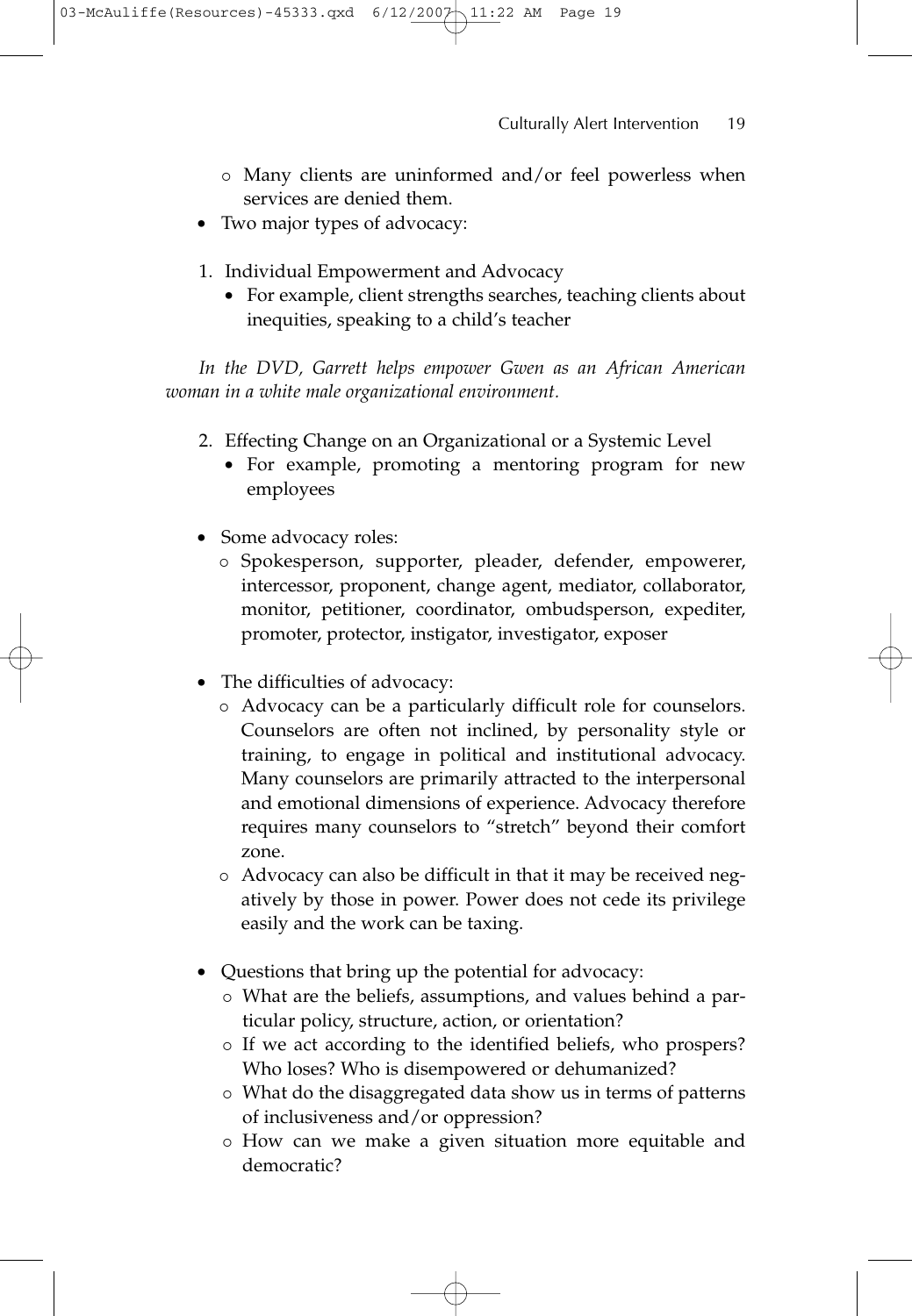Examples of Situations With Potential for Advocacy

- School/agency décor and events that do not represent people of color or are not accessible to persons with disabilities
- African American males receiving disproportionately harsh sentences and being overrepresented in jails and prisons (as well as receiving a disproportionate number of discipline referrals and harsher consequences in schools)
- Οne religion being over-represented in a public display or in an organization's symbols, décor, or invocations
- Schools in lower socioeconomic status neighborhoods and/or with a higher percentage of people of color having fewer resources, inadequate facilities, and a higher percentage of under-qualified teachers
- De facto segregation in public school activities or in parent-teacher associations, for example, due to the cost of extracurricular materials and private lessons or leadership being an exclusive domain of folks from the dominant and privileged culture
- Inadequate services for students with learning disabilities or those who are lower-achieving
- An inordinate percentage of students from dominant groups in counselor training programs and/or special education
- Counselors choosing to work in affluent agencies and schools and/or running exclusive practices for only dominant group and/or affluent clients
- Student harassment, for example, anti-gay slurs, without prevention programming or school policies that are enforced or have effective consequences
- Imbalance in academic tracking, such as racial imbalance in special education, advanced classes, and in gifted and talented programs
- The absence of a ramp at an entrance to a building or nearby curb
- Τhe exclusion of students, women, younger staff members, or support staff from decision making
- African Americans being diagnosed for schizophrenia at twice the rate of whites, and Latinos/Latinas at a 50% greater rate, regardless of income or education levels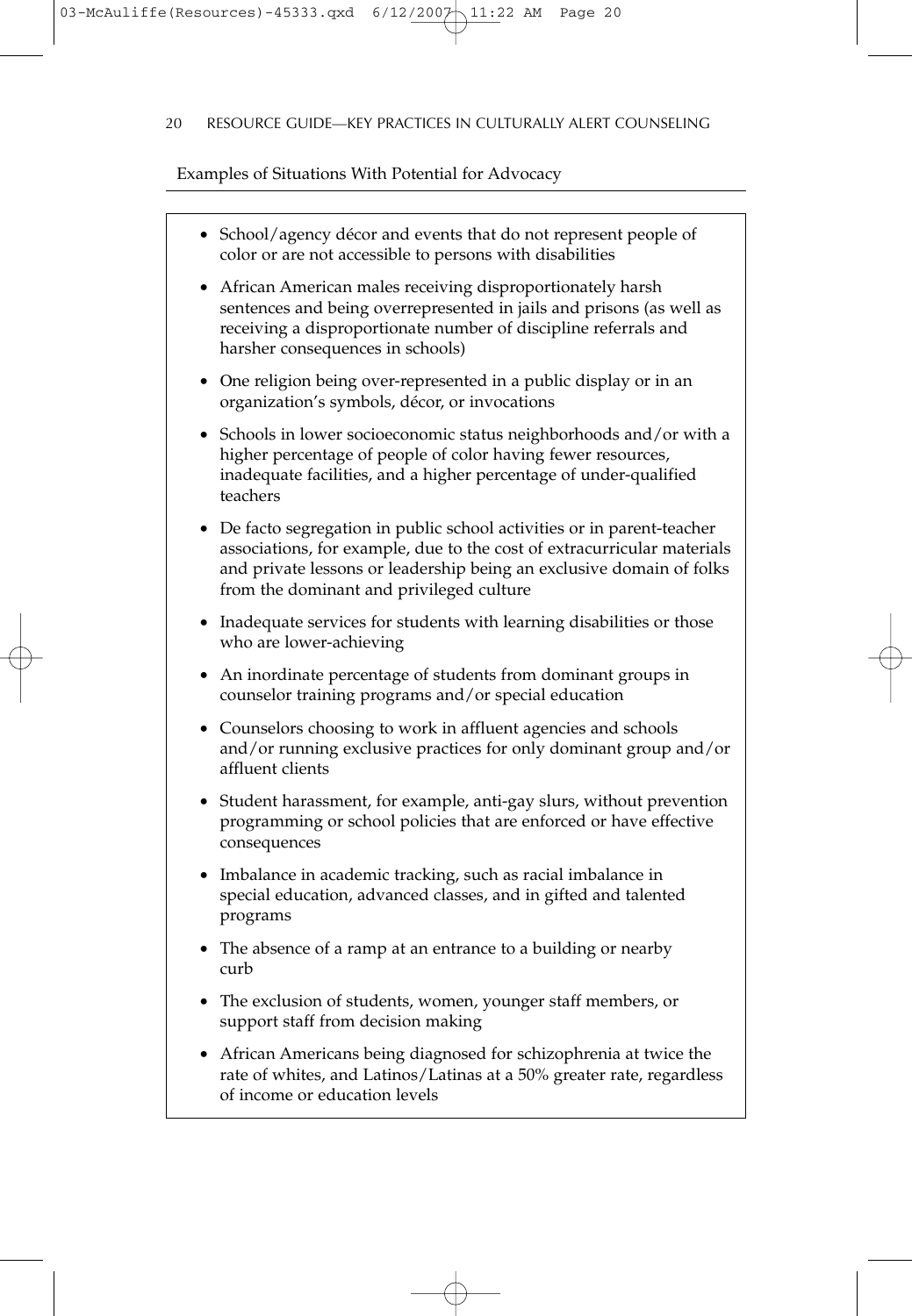Culturally Alert Intervention 21

- How can we encourage a diversity of views and alternatives?
- Who is included in the decision-making process (e.g., hiring, selection, policy making)?
- Persuasion: A basic method used in advocacy

Five steps:

- State the problem. ("Students are failing English composition at high rates." "There is not enough diversity in our entering class.")
- Discuss the problem. Present the facts. Control emotions. ("Students lack the basic skills and are not confident in their writing. We are open admissions.")
- State the action desired. ("I would like there to be a tutor assigned to your class to review assignments. Also, might you have a corrected pre-submission of a writing assignment?"
- Involve the other person in trying to solve the problem. ("What do you think we can do about the problem?")
- Summarize and restate.
- E. *Indigenous Healing Practices*
	- Even if the counselor herself or himself does not utilize such practices, she or he can know and appreciate the practices from clients' viewpoints.
	- The counselor can consult with and refer to indigenous healers and selectively support such complementary practices.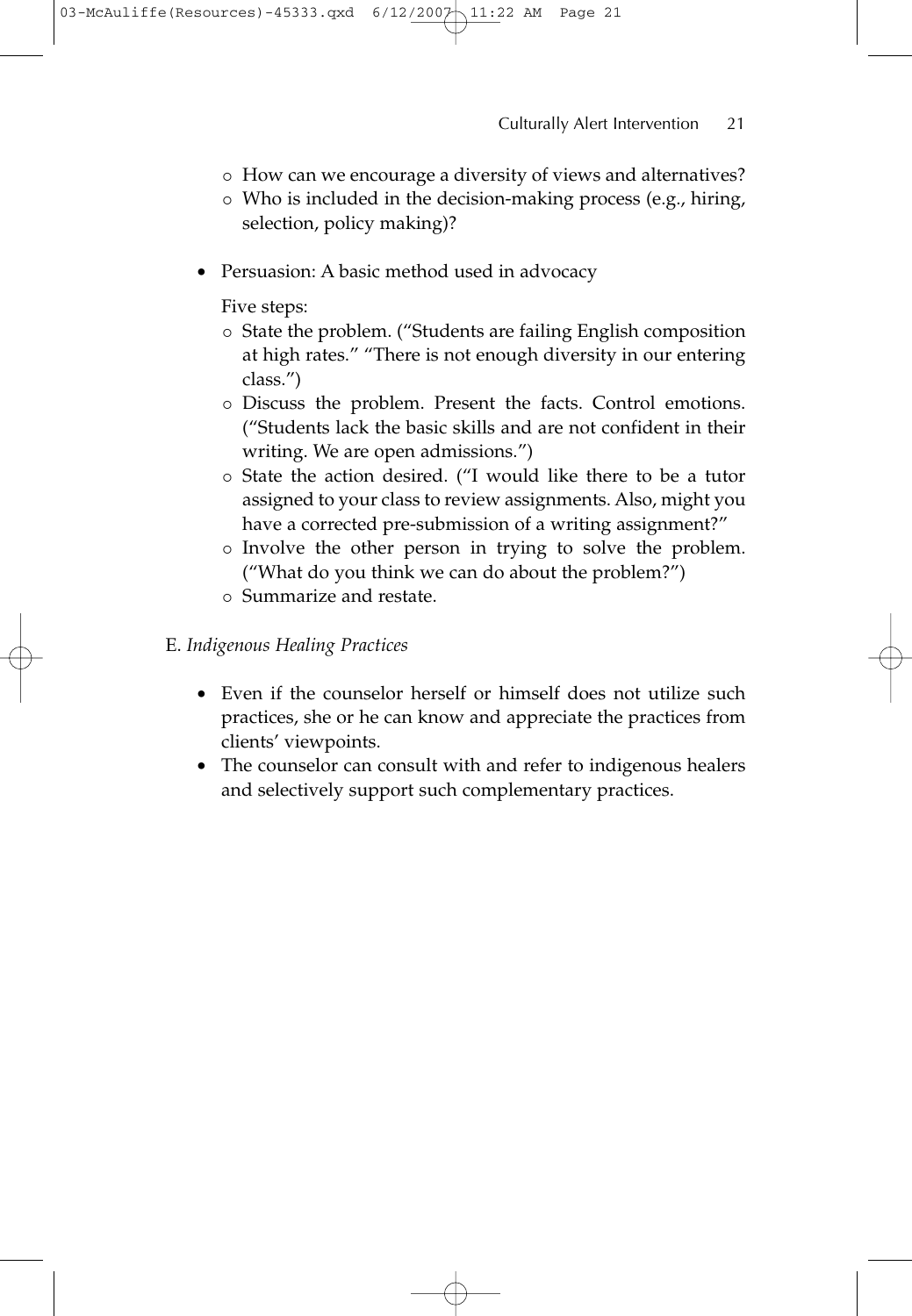03-McAuliffe(Resources)-45333.qxd  $6/12/2007$  11:22 AM Page 22

 $\phi$ 

 $\overline{\mathbb{Q}}$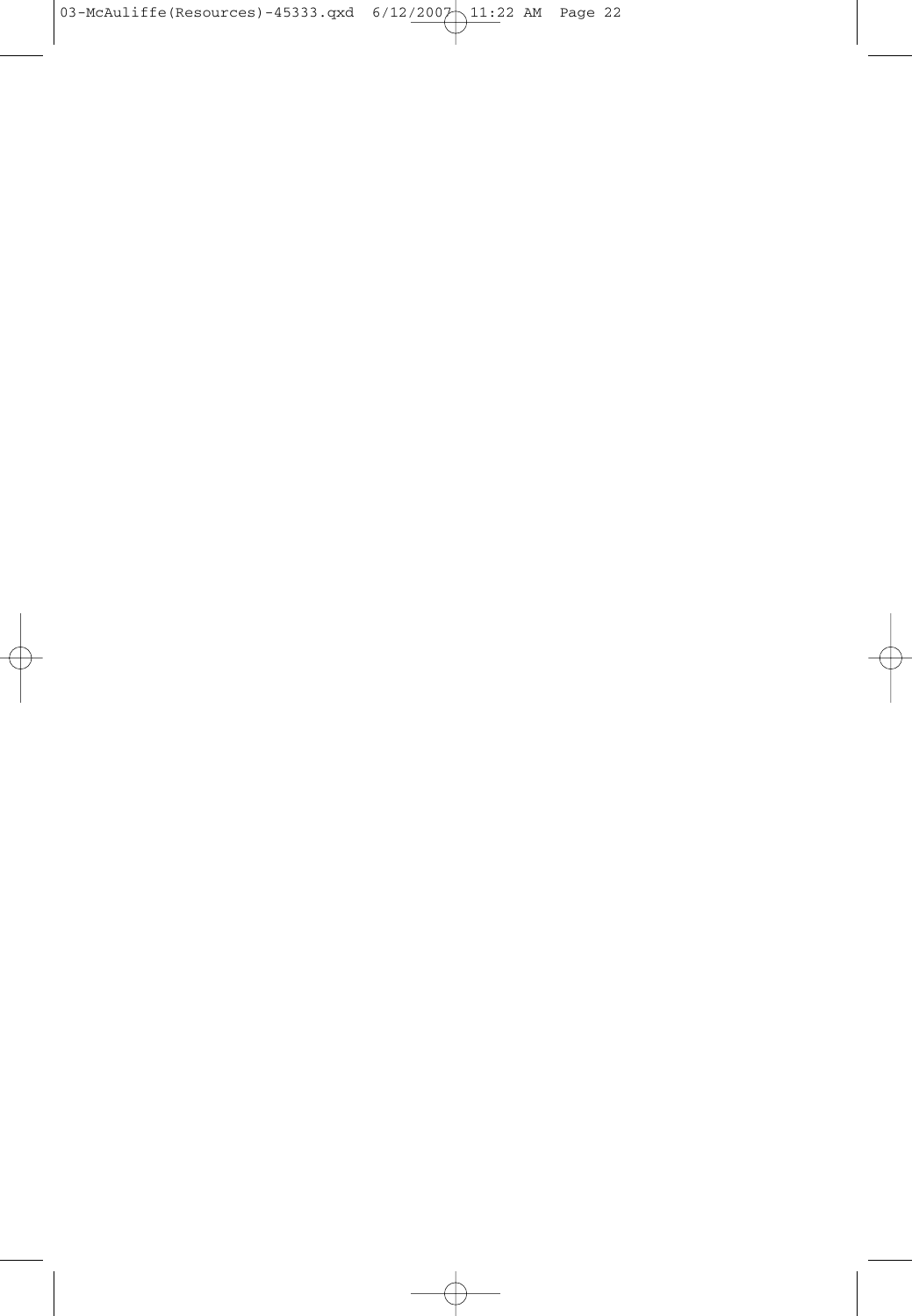Refs-McAuliffe(Resources)-45333.qxd  $6/12/200$  $\sqrt{7}$  11:22 AM Page 23

### References

- Hays, D. G., Chang, C. Y., & Dean, J. K. (2007). Addressing privilege and oppression in counselor training and practice: A qualitative analysis. *Journal of Counseling and Development, 85,* 317–324.
- Ivey, A. E. (1995). Psychotherapy as liberation. In J. G. Ponterotto, J. M. Casas, L. A. Suzuki, & C. M. Alexander (Eds.), *Handbook of Multicultural Counseling* (pp. 53–72). Thousand Oaks, CA: Sage.
- Ivey, A. E., D'Andrea, M., Ivey, M. B., & Simek-Morgan, L. (2002). *Theories of counseling and psychotherapy: A multicultural perspective.* Boston: Allyn & Bacon.
- Kincade, E. A., & Evans, K. M. (1996). Counseling theories, process, and interventions within a multicultural framework. In J. L. DeLucia-Waak (Ed.), *Multicultural counseling competencies: Implications for training and practice* (pp. 89–113). Alexandria, VA: Association for Counselor Education and Supervision.
- Rodriguez, R. R., & Walls, N. E. (2000). Culturally educated questioning: Toward a skills-based approach in multicultural counselor training. *Applied & Preventive Psychology, 9,* 89–99.
- Westermeyer, J. (1987). Cultural factors in clinical assessment. *Journal of Consulting and Clinical Psychology, 55,* 471–478.

23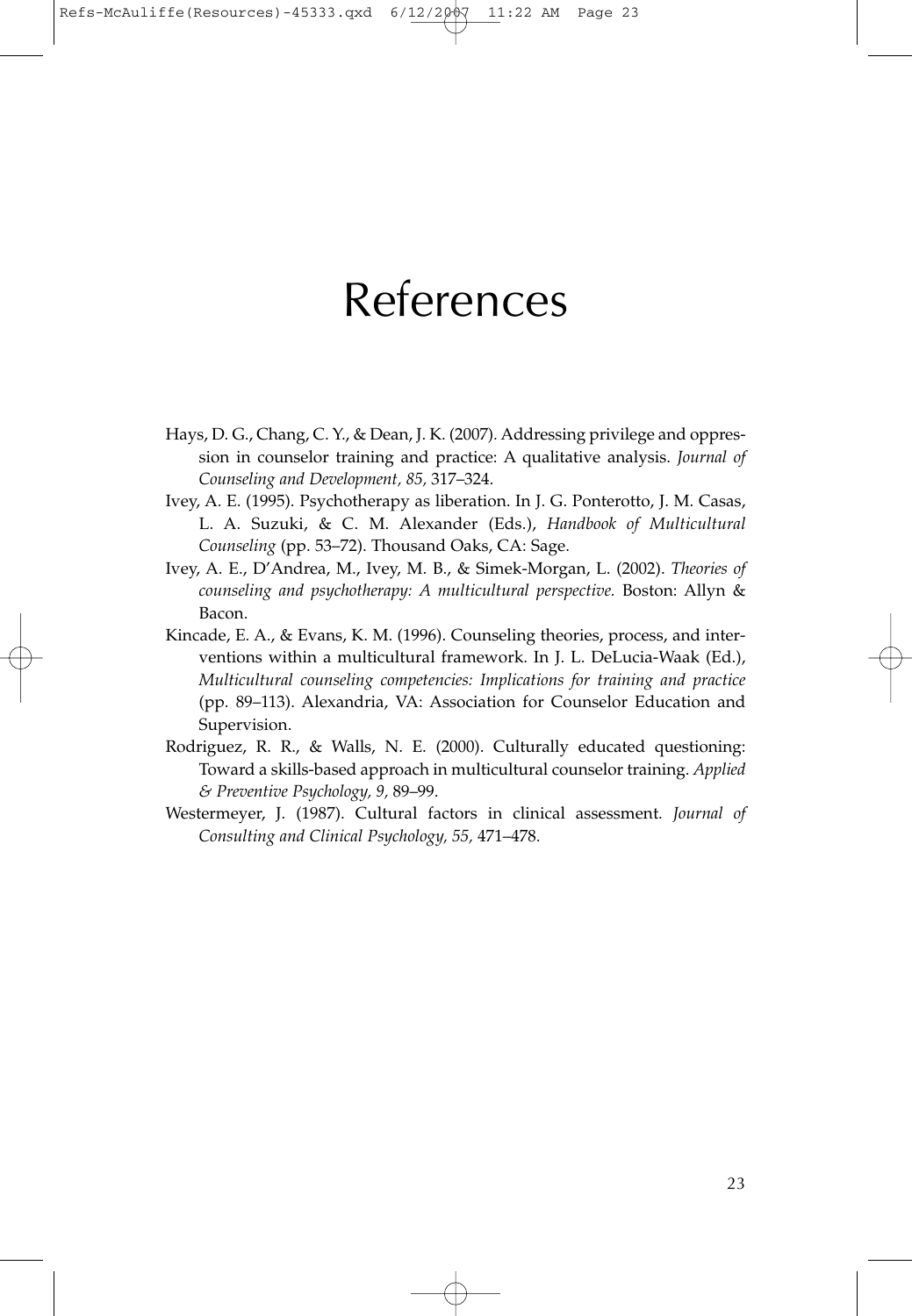$\overline{\mathbb{Q}}$ 

 $\phi$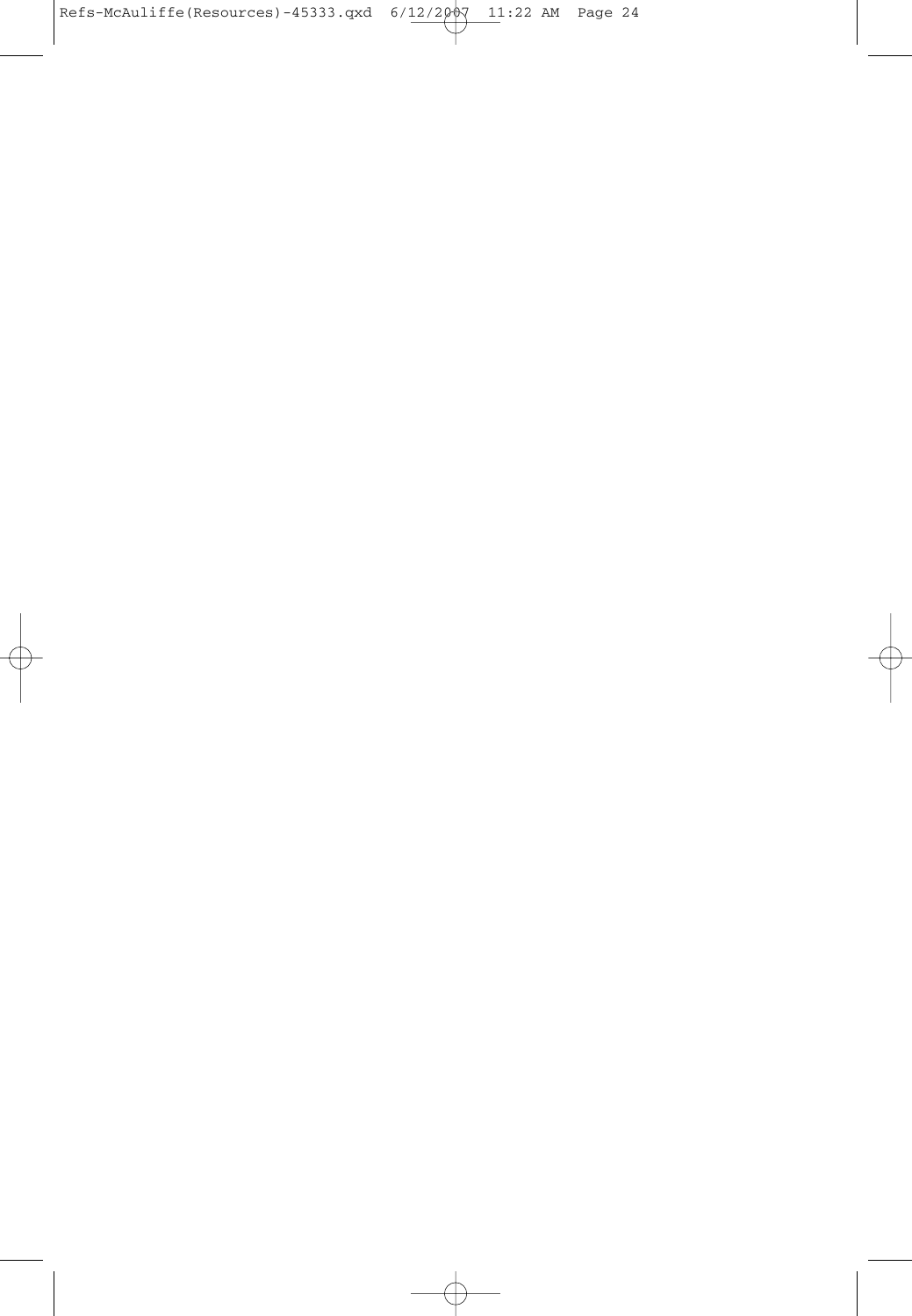### About the Author

**Garrett McAuliffe** has worked as a counselor educator, counselor, and school teacher for over 35 years. In his professional life, he has worked toward ensuring equity in society through his counseling, teaching, and writing. He is committed to empowering learners and has taught in the public schools of New York City and counseled at the community college and university levels in Massachusetts, where he also served as the director of Learning Assistance Programs at Greenfield Community College. Since 1988, he has been a counselor educator at Old Dominion University in Norfolk, Virginia. His work has been dedicated to improving the lives of all learners. He grew up in a tightly connected extended family in a multiethnic neighborhood in New York City, and is the grandchild of Irish immigrants. He received his Bachelor of Arts magna cum laude in English literature, with Highest Honors, from Queens College of the City University of New York, in 1971. He was named to Phi Beta Kappa for his academic performance at Queens College in 1971. He took from his undergraduate education both a love of ideas and words and a desire to turn ideas into social and personal change actions. Toward that end, he pursued his graduate counseling studies at the University at Albany and at the University of Massachusetts at Amherst, receiving his doctorate in 1985. His dissertation was named the Outstanding Dissertation in the Nation for that year. In his time at Old Dominion University, he has produced five books, over 40 articles, over 25 book chapters, and two training videos. His great love continues to be teaching, in all of its forms.